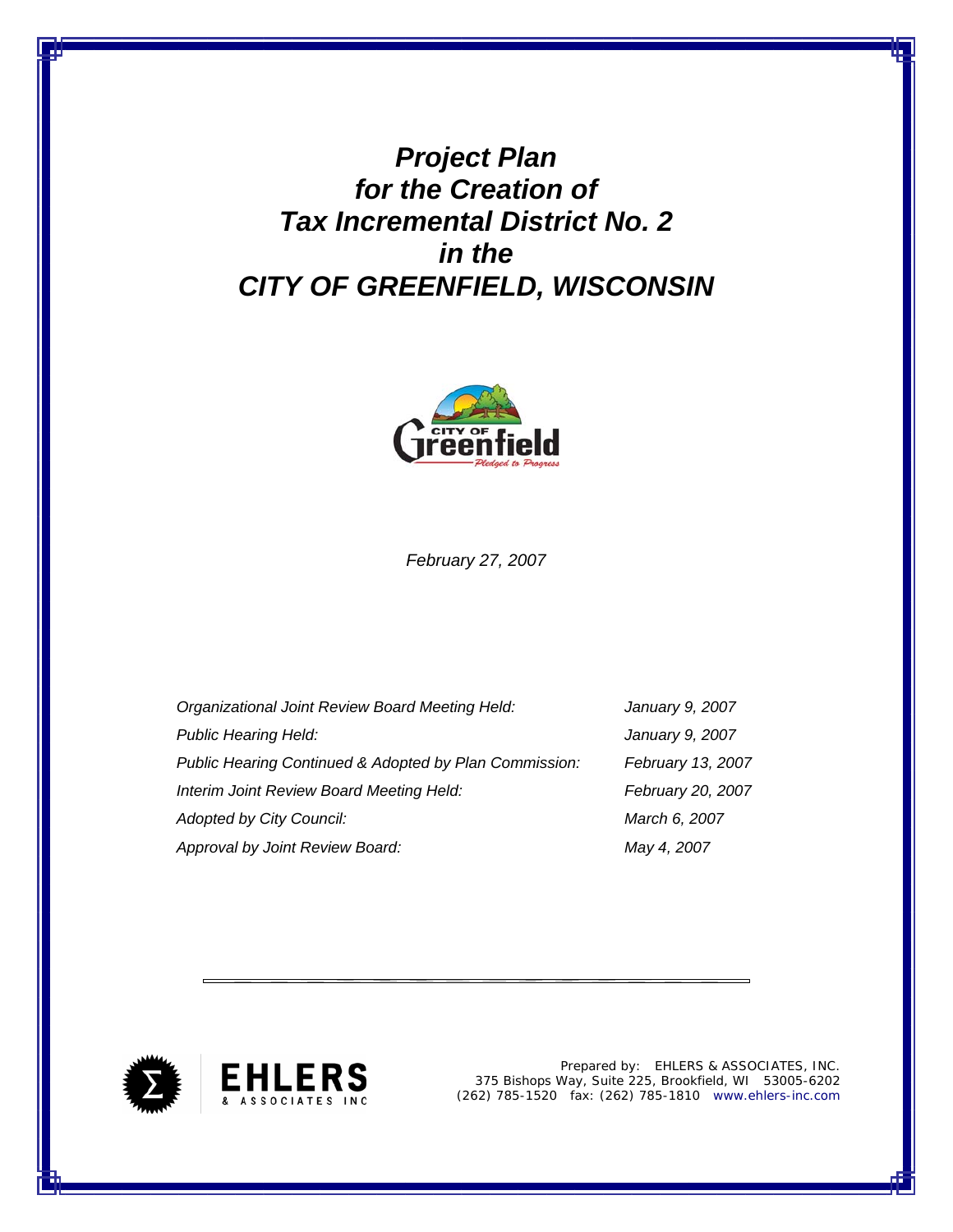# **Tax Incremental District No. 2 Creation Project Plan**

# **City of Greenfield Officials**

#### *City Council*

| Michael J. Neitzke   | Mayor       |
|----------------------|-------------|
| Donald W. Almquist   | Alderperson |
| Donald L. Carlson    | Alderperson |
| Karl Kastner         | Alderperson |
| Thomas C. Pietrowski | Alderperson |
| Shirley A. Saryan    | Alderperson |
|                      |             |

*City Staff* 

| Charles Erickson |
|------------------|
| Jennifer Goergen |
| Milt Vandermeuse |
| Roger C. Pyzyk   |

Planning Director City Clerk Finance Director **City Attorney** 

#### *Plan Commission*

| Mayor Michael Neitzke |
|-----------------------|
| Kathleen Doonan       |
| Douglas Dorszynski    |
| Karl Kastner          |
| Dennis Marciniak      |
| <b>Brian Weis</b>     |

Bradley Wentlandt Christine Hallen, Alternate Frederick Hess, Alternate Curt Bolton, ex-officio as City Engineer Bob Pups, ex-officio as Inspection Services Director

### Joint Review Board

| Doug Dorszynski   | <b>City Representative</b>                |
|-------------------|-------------------------------------------|
| <b>Bob Dennik</b> | Milwaukee County                          |
| Michael Sargent   | Milwaukee Area Technical College District |
| T.J. Anderson     | <b>Whitnall School District</b>           |
| Jim Podewils      | <b>Public Member</b>                      |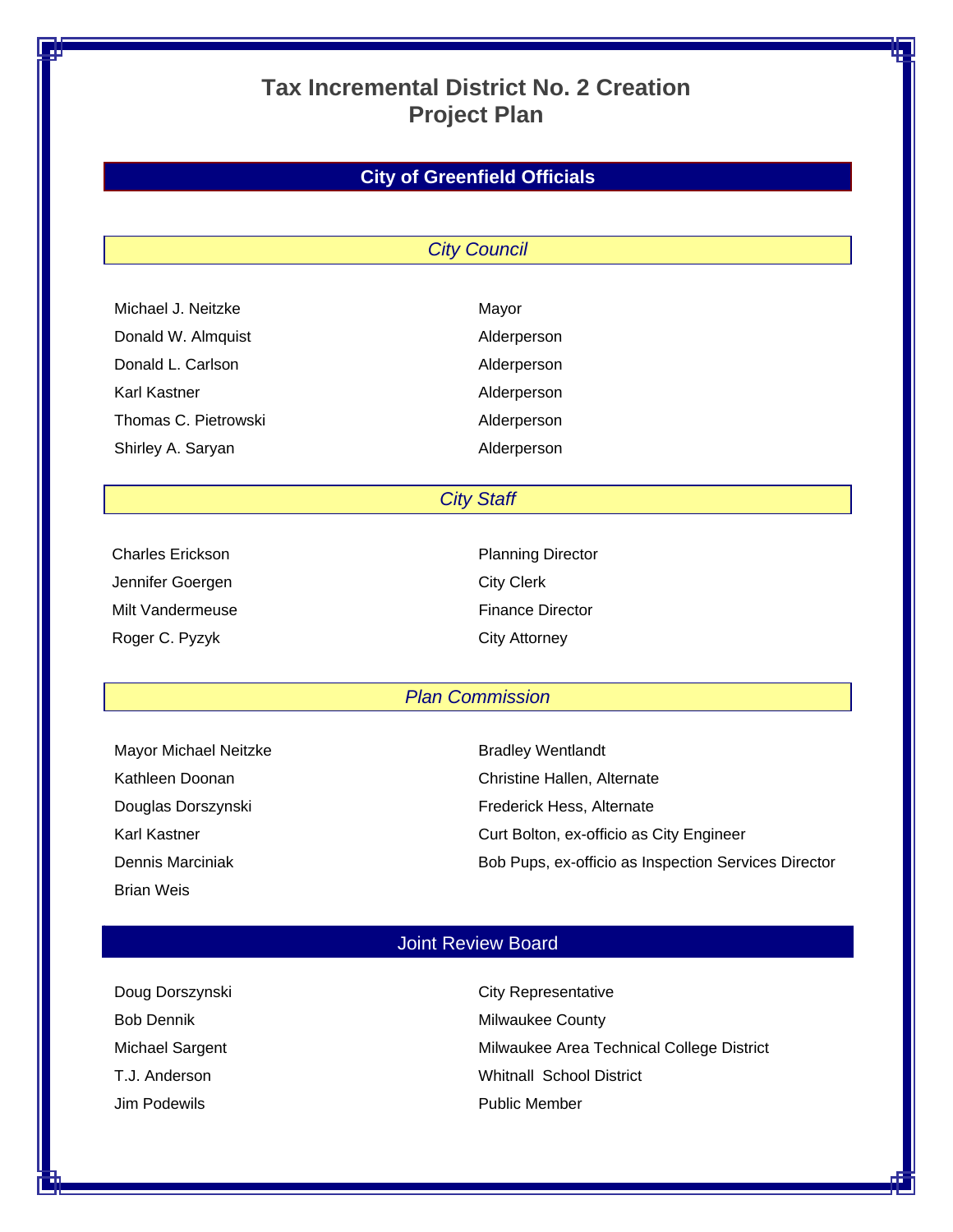# **TABLE OF CONTENTS**

| STATEMENT OF KIND, NUMBER AND LOCATION OF PROPOSED PUBLIC WORKS 4           |
|-----------------------------------------------------------------------------|
|                                                                             |
|                                                                             |
|                                                                             |
| A DESCRIPTION OF THE METHODS OF FINANCING AND THE TIME WHEN SUCH COSTS OR   |
|                                                                             |
|                                                                             |
|                                                                             |
|                                                                             |
| PROPOSED CHANGES IN MASTER PLAN, MAP, BUILDING CODES AND CITY OF GREENFIELD |
|                                                                             |
|                                                                             |
|                                                                             |
|                                                                             |
|                                                                             |
|                                                                             |
| OPINION OF ATTORNEY FOR THE CITY OF GREENFIELD ADVISING WHETHER THE PLAN IS |

**COMPLETE AND COMPLIES WITH WISCONSIN STATUTES, SECTION 66.1105...............................27**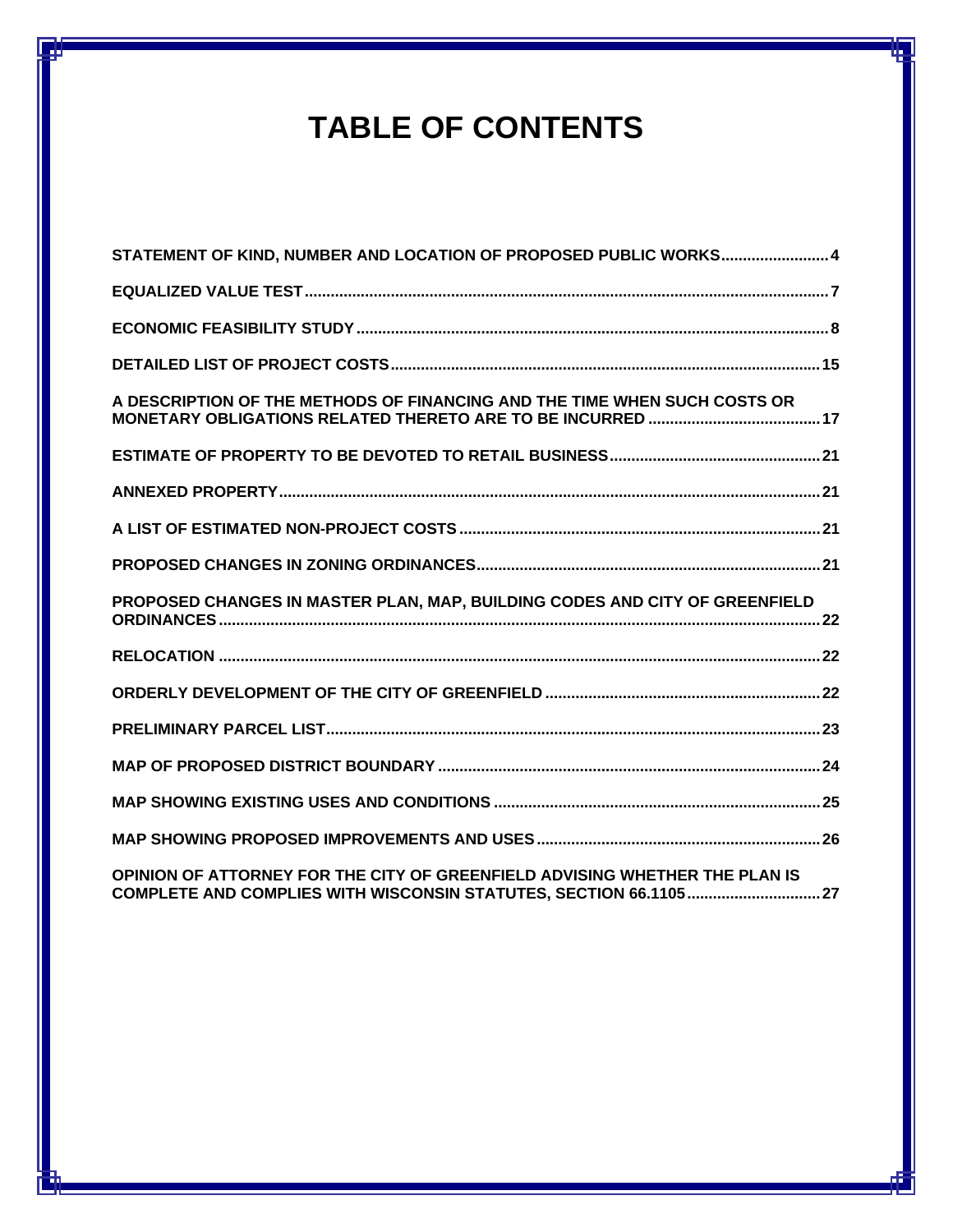#### **STATEMENT OF KIND, NUMBER AND LOCATION OF PROPOSED PUBLIC WORKS 1**

Tax Incremental District No. 2 (the "District") is being created by the City of Greenfield under the authority provided by Wisconsin Statute Section 66.1105. The District is created as a "Mixed Use District" based upon a finding that at least 50%, by area, of the real property within the District is suitable for a combination of commercial and residential uses within the meaning of Wisconsin Statute Section 66.1105(2)(cm). Lands proposed for newly platted residential development comprise 28% of the area of the District*.* To the extent that project costs will be incurred by the City for newly platted residential development, the residential development will have a density of at least 3 units per acre as defined in Wisconsin Statutes.

The District encompasses an area north of W. Armour Avenue along the west side of  $108<sup>th</sup>$ Street and including two parcels on the east side of 108<sup>th</sup> Street extending north to Cold Spring Road and including 4 parcels north of Cold Spring Road. The City of Greenfield intends that tax increment financing (TIF) will be used to assure that a combination of commercial and residential development occurs within the District consistent with the City's development objectives. This will be accomplished by installing public improvements, and making necessary related expenditures, to promote development within the District. The goal is to increase the tax base and to provide for and preserve employment opportunities within the City.

The following is a list of public works projects that the City expects to implement in conjunction with this District. Any costs directly or indirectly related to the public works are considered "project costs" and eligible to be paid with tax increment revenues of the District.

- ¾ **ACQUISITION/DEMOLITION.** In order to promote redevelopment, it may be necessary for the City to acquire and demolish underutilized properties within the District.
- ¾ **SITE GRADING.** Some of the property in the District will require grading to make it suitable for commercial and residential development and redevelopment.
- ¾ **SEWER COLLECTION SYSTEM.** Redevelopment of the area may require an extension or upgrade of existing sewer mains.
- ¾ **WATER SYSTEM IMPROVEMENTS.** Redevelopment of the area may require an extension or upgrade of existing water mains.
- ¾ **STORM SEWER SYSTEM.** Redevelopment of the area may require an extension of existing storm water mains.
- ¾ **STREETS.** Streets to service the developing properties will need to be constructed. To maintain good traffic flow inside the area and control ingress and egress, it may be necessary to provide boulevards, cul de sacs, traffic control signs and signals, and other street amenities.

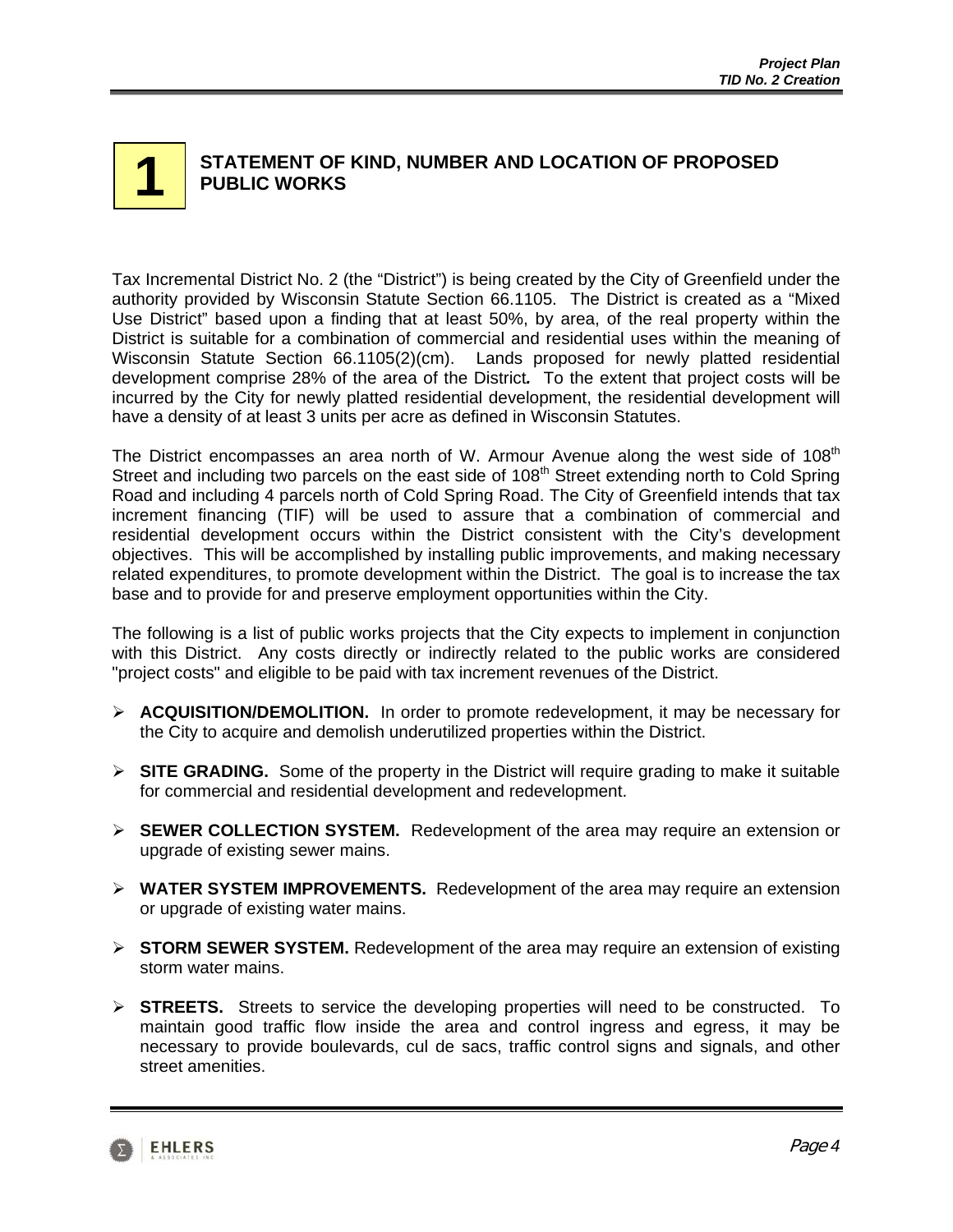- ¾ **LANDSCAPING.** The City will provide landscaping such as berms, street trees, lighting and other facilities to attract high quality development to the area.
- ¾ **RELOCATION COSTS.** In the event any property is acquired for the projects, expenses including the cost of a relocation plan, director, staff, publications, appraisals, land and property acquisition costs and relocation benefits as required by Wisconsin Statutes Sections 32.19 and 32.195 are considered eligible project costs.
- ¾ **ENVIRONMENTAL AUDITS AND REMEDIATION.** There are no environmental problems known to exist within the proposed District. If, however, it becomes necessary to evaluate properties, the costs related to all environmental audits and remediation will be considered eligible project costs.
- ¾ **CASH GRANTS (DEVELOPMENT INCENTIVES).** The City may enter into agreements with property owners, lessees, or developers of land located within the District for the purpose of sharing costs to encourage the desired kind of improvements and assure tax base is generated sufficient to recover project costs. No cash grants will be provided until a developer agreement is executed with the recipient of the cash grant.
- ¾ **ADMINISTRATIVE/PROFESSIONAL COSTS.** These include but are not limited to a portion of the salaries of City administrative staff, public works employees, private consultants, and others involved with the projects throughout the project plan implementation. Audit expenses and any expenses associated with dissolving the district are also considered eligible costs.
- ¾ **ORGANIZATIONAL COSTS.** These costs include but are not limited to fees of the financial consultant, attorney, engineers, surveyors, mapmakers and other contracted services.
- ¾ **FINANCE COSTS.** Interest, financing fees, redemption premiums, and other financing fees are included as project costs.

With all projects the costs of engineering, design, survey, inspection, materials, construction, restoring property to its original condition, apparatus necessary for the public works, legal and other consultant fees, testing, environmental studies, permits, updating City ordinances and plans, judgments or claims for damages and other expenses are included as project costs.

In the event any of the public works project expenditures are not reimbursable out of the special TIF fund under Wisconsin Statute Section 66.1105, in the written opinion of nationally recognized bond counsel retained by the City for such purpose or a court of record so rules in a final order, then such project or projects shall be deleted herefrom and the remainder of the projects hereunder shall be deemed the entirety of the projects for purposes of this Project Plan (the "Plan").

#### **The City reserves the right to implement only those projects that remain viable as the Plan period proceeds.**

Project costs are any expenditures made, estimated to be made, or monetary obligations incurred or estimated to be incurred, by the City and as outlined in this Plan. Project costs will

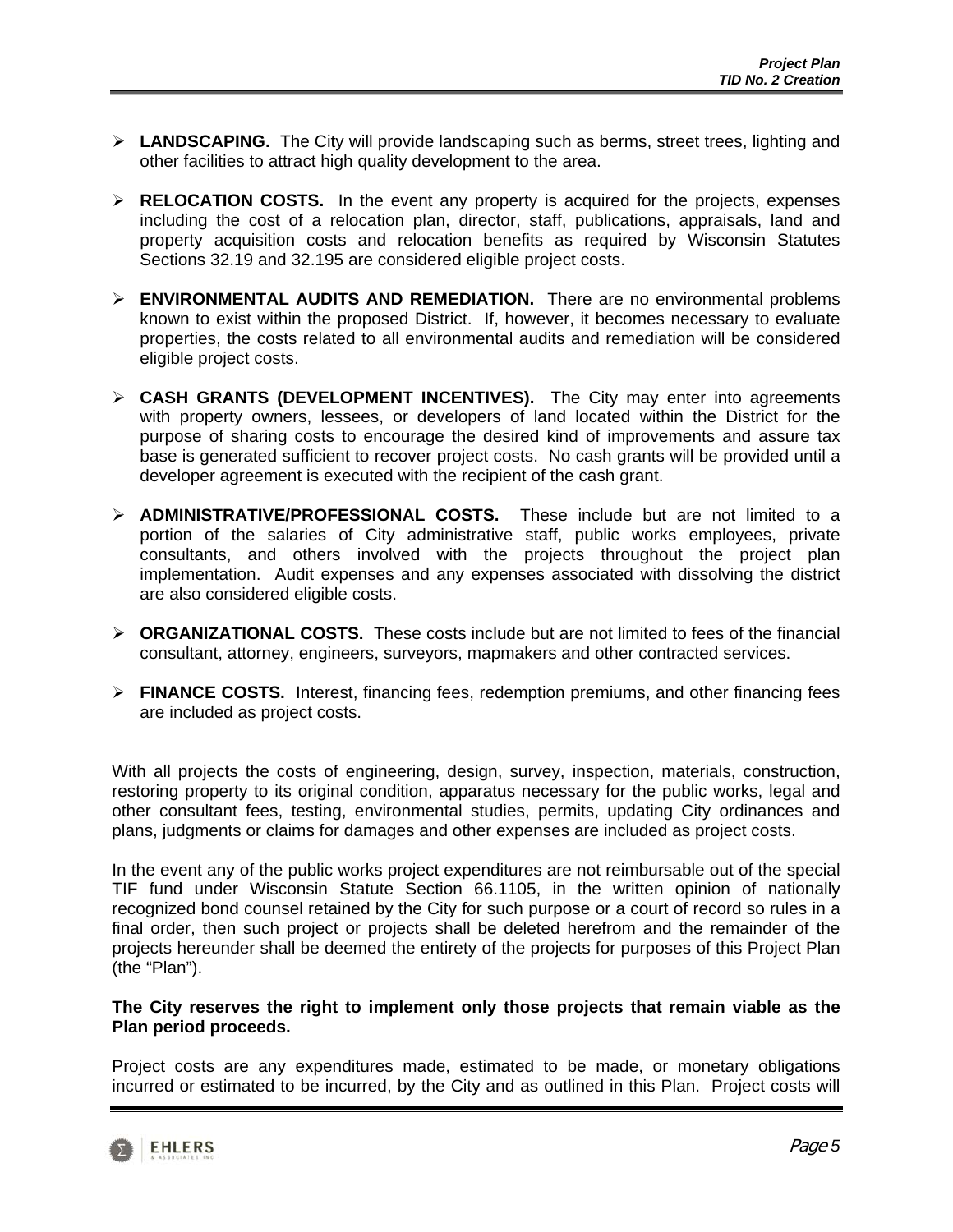be diminished by any income, special assessments or other revenues, including user fees or charges. To the extent the costs benefit the municipality outside the District, a proportionate share of the cost is not a project cost. Costs identified in this Plan are preliminary estimates made prior to design considerations and are subject to change after planning is completed. Proration of costs in the Plan are also estimates and subject to change based upon implementation, future assessment policies and user fee adjustments.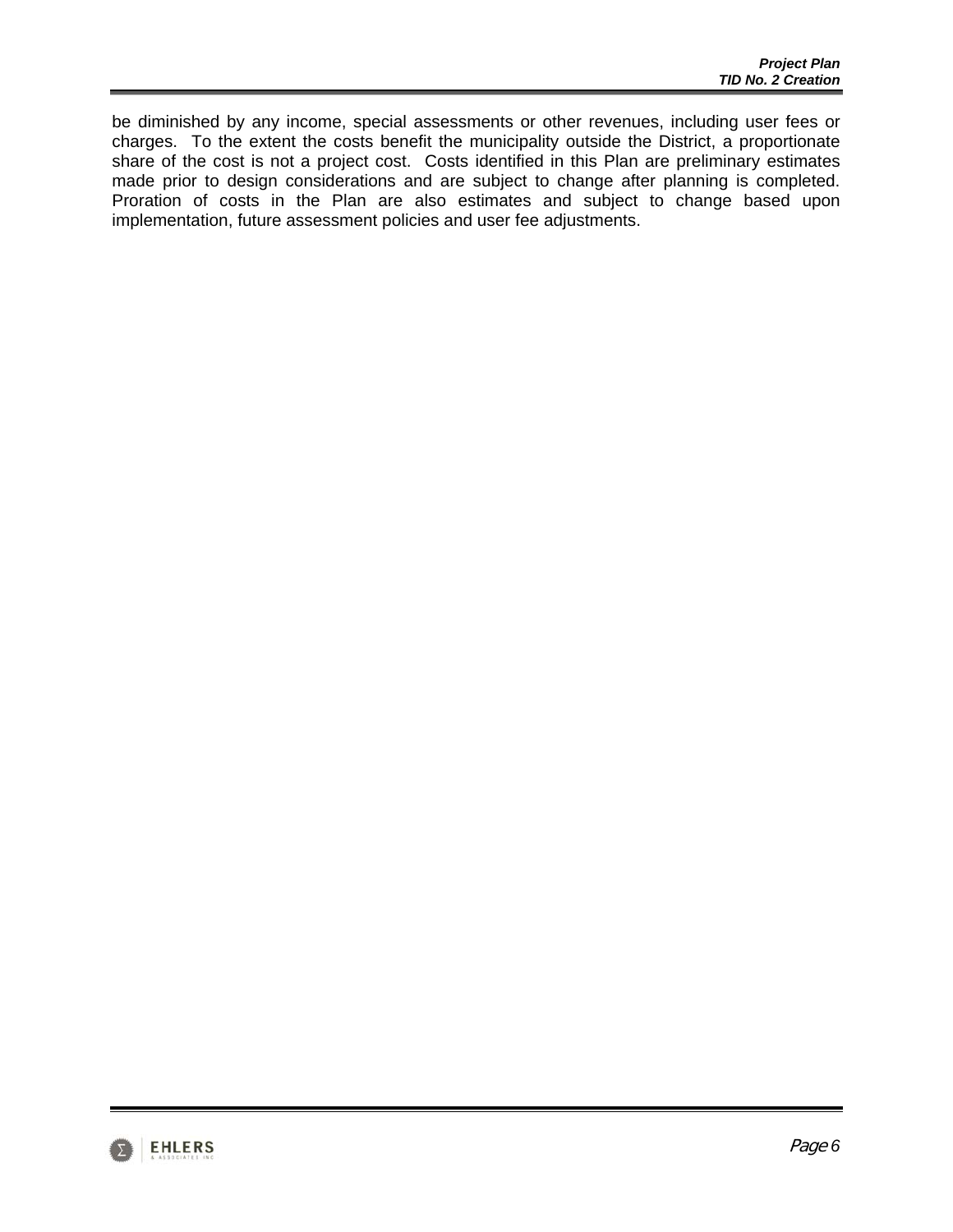

The following calculations demonstrate that the City is in compliance with s.66.1105(4)(gm)4.c. Wis. Stats., which requires that the equalized value of the taxable property in the proposed District, plus the value increment of all existing Tax Incremental Districts, does not exceed 12% of the total equalized value of taxable property within the City.

#### **STEP 1. Calculation of Maximum Equalized Property Value Allowed within Tax Incremental Districts in the City of Greenfield**

| <b>Equalized Value (as of January 1, 2006)</b> |            | <b>Maximum Allowable TID Property Value</b> |
|------------------------------------------------|------------|---------------------------------------------|
| \$2,968,436,900                                | $X 12\% =$ | \$356,212,428                               |

#### **STEP 2. Calculation of Equalized Property Value Currently Located and Proposed to be Located within Tax Incremental Districts**

| <b>Tax Incremental Districts</b>                         | <b>Equalized Value</b> |  |
|----------------------------------------------------------|------------------------|--|
| Proposed Base Value of New District                      | \$12,542,330           |  |
| <b>Total Existing Increment Plus Proposed Base Value</b> | \$12,542,330           |  |

The equalized value of the increment of existing Tax Incremental Districts within the City, plus the base value of the proposed District, totals \$12,542,330. This value is less than the maximum of \$356,212,428 in equalized value that is permitted for the City of Greenfield. The City is therefore in compliance with the statutory equalized valuation test and may proceed with creation of this District.

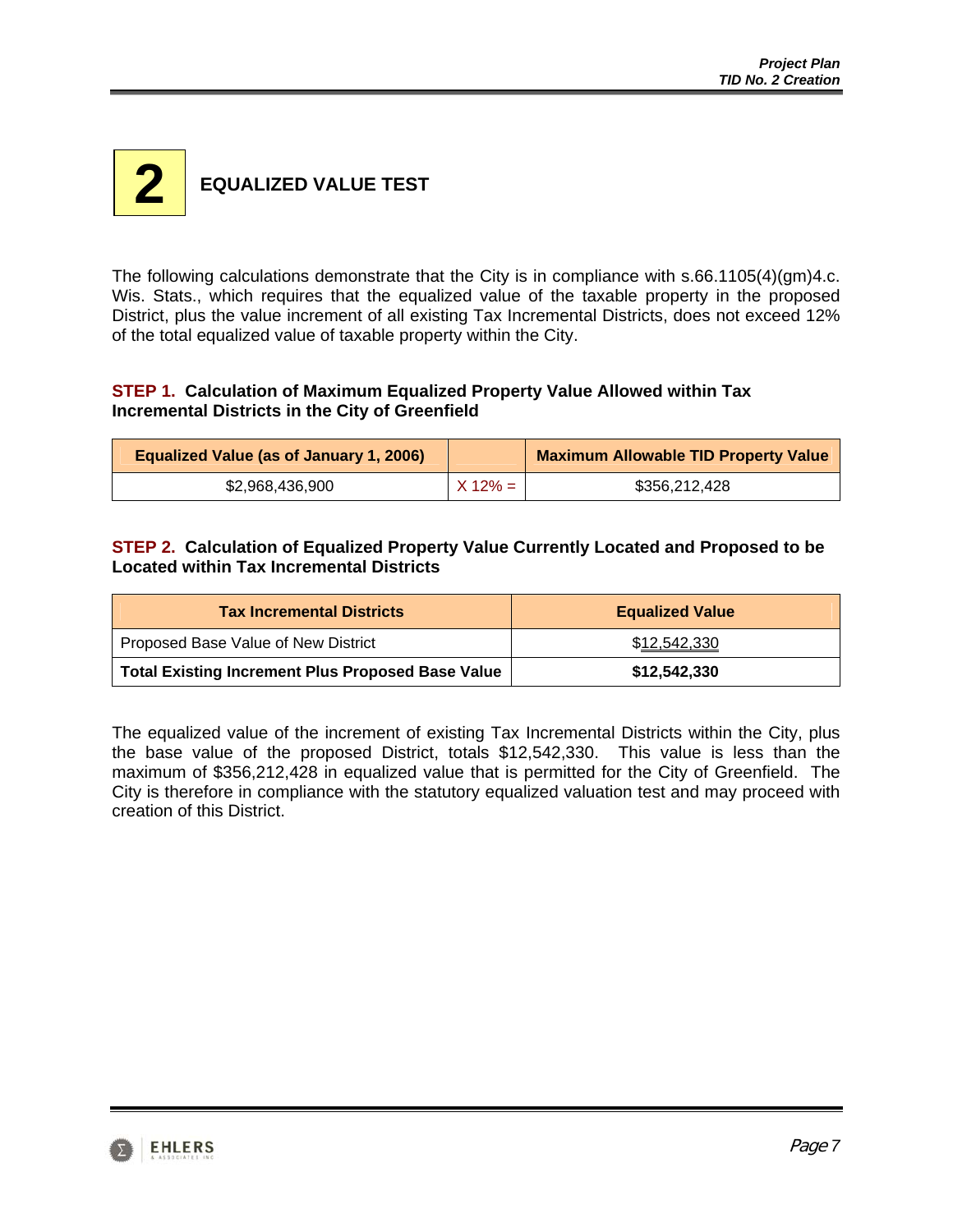# **ECONOMIC FEASIBILITY STUDY 3**

The City of Greenfield, located in Milwaukee County is a community of approximately 36,059 in population.

It is the intent of the City to issue a Pay-As-You-Go Developer Bond in conjunction with the development outlined in this Plan. The proposed Developer Bond is not a general obligation of the City and therefore does not count against the City's borrowing capacity. The developer will be required to raise capital needed to undertake necessary development, and the City will make payments to the developer as agreed upon, but only to the extent that tax increments generated are sufficient to make those payments.

Charts I and II on the following page project, respectively, the City's equalized value, and the full faith and credit borrowing capacity of the City. Equalized valuation projections were made using two methods. The first projects the future valuation of the City using the average annual percentage of valuation growth experienced between 2002 and 2006. This method is identified as the percentage method. The second method projects the future valuation based upon the average annual increment between 2002 and 2006. This method is identified as the straightline method. Chart II projects the general obligation borrowing capacity of the City utilizing the straight-line valuation projection and considering the existing debt of the City. The chart demonstrates that the City is likely to have sufficient general obligation capacity during the implementation period of the District, if it choose to uses it G.O. borrowing to finance projects.

In addition to general obligation bonds, the City can issue revenue bonds to be repaid from revenues of the sewer system, including revenues paid by the City that represent service of the system to the City. There is neither a statutory nor constitutional limitation on the amount of revenue bonds that can be issued.

Special assessments may be levied against benefited properties to pay part of the street, curb, gutter, sewer and water extension costs. The City can issue special assessment B bonds pledging revenues from special assessment installments to the extent assessment payments are outstanding. These bonds are not counted against the City's general obligation ("G.O.") debt limit.

The City also has the authority to issue Lease Revenue Bonds through a Community Development Authority ("CDA") should this financing vehicle be useful in accomplishing the objectives of the Plan. These obligations are secured by lease payments to be made by the City and are not to be counted against the City's G.O. debt limit.

Based on the economic characteristics and the financing resources of the City, all projects outlined in this Plan can be financed and are feasible.

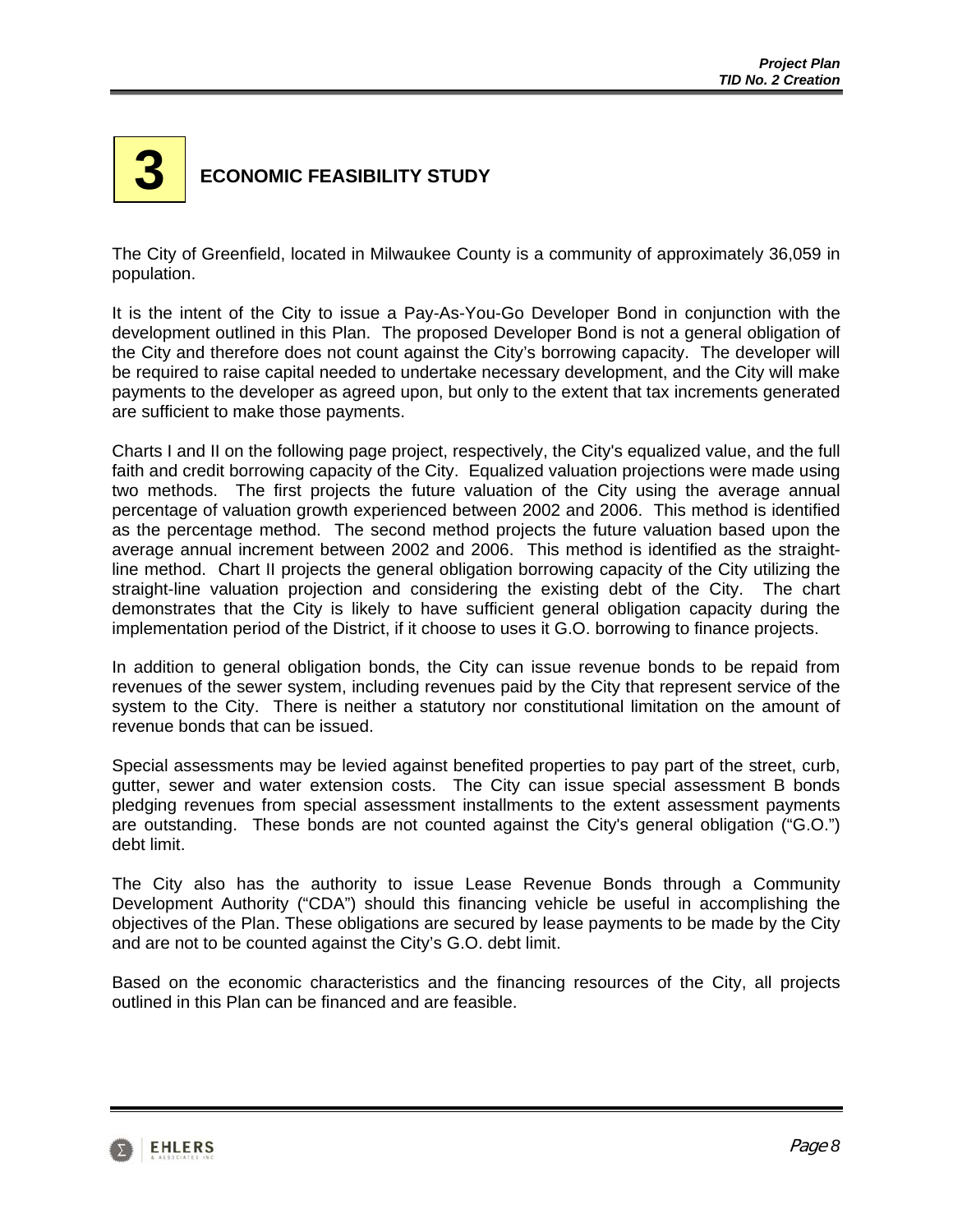## **EQUALIZED VALUATION PROJECTION City of Greenfield, Wisconsin**

#### **CHART I**

#### **|----PERCENTAGE METHOD----|**

#### **|--STRAIGHT LINE METHOD--|**

\$201,662,825

| 2002 | 2,161,785,600 |       | 2002 | 2,161,785,600 |       |
|------|---------------|-------|------|---------------|-------|
| 2003 | 2.286.043.400 |       | 2003 | 2.286.043.400 |       |
| 2004 | 2.494.452.700 |       | 2004 | 2,494,452,700 |       |
| 2005 | 2.759.300.500 |       | 2005 | 2.759.300.500 |       |
| 2006 | 2.968.436.900 | 9.33% | 2006 | 2.968.436.900 | 9.33% |
|      |               |       |      |               |       |

Straight Line Method Value Increment

#### **PROJECTED VALUATIONS**

| 2007 | 3.245.348.436 | 9.33% | 2007 | 3.170.099.725 | 6.79% |
|------|---------------|-------|------|---------------|-------|
| 2008 | 3.548.091.749 | 9.33% | 2008 | 3.371.762.550 | 6.36% |
| 2009 | 3.879.076.563 | 9.33% | 2009 | 3.573.425.375 | 5.98% |
| 2010 | 4.240.937.396 | 9.33% | 2010 | 3.775.088.200 | 5.64% |
| 2011 | 4.636.554.527 | 9.33% | 2011 | 3.976.751.025 | 5.34% |
| 2012 | 5.069.076.921 | 9.33% | 2012 | 4.178.413.850 | 5.07% |
| 2013 | 5.541.947.298 | 9.33% | 2013 | 4.380.076.675 | 4.83% |
| 2014 | 6.058.929.532 | 9.33% | 2014 | 4.581.739.500 | 4.60% |
| 2015 | 6.624.138.610 | 9.33% | 2015 | 4.783.402.325 | 4.40% |

#### **CHART II**

| <b>BUDGET</b> | <b>EQUALIZED</b> | <b>GROSS DEBT</b> |
|---------------|------------------|-------------------|
| <b>YEAR</b>   | VALUE            | LIMIT             |
|               |                  |                   |
| 2007          | 2,968,436,900    | 148,421,845       |
| 2008          | 3,170,099,725    | 158,504,986       |
| 2009          | 3,371,762,550    | 168,588,128       |
| 2010          | 3,573,425,375    | 178,671,269       |
| 2011          | 3,775,088,200    | 188,754,410       |
| 2012          | 3,976,751,025    | 198,837,551       |
| 2013          | 4,178,413,850    | 208,920,693       |
| 2014          | 4,380,076,675    | 219,003,834       |
| 2015          | 4,581,739,500    | 229,086,975       |
| 2016          | 4,783,402,325    | 239,170,116       |
| 2017          | 4,985,065,150    | 249,253,258       |
| 2018          | 5,186,727,975    | 259,336,399       |
| 2019          | 5,388,390,800    | 269,419,540       |
| 2020          | 5,590,053,625    | 279,502,681       |
| 2021          | 5,791,716,450    | 289,585,823       |
| 2022          | 5,993,379,275    | 299.668.964       |
| 2023          | 6,195,042,100    | 309,752,105       |
| 2024          | 6,396,704,925    | 319,835,246       |
| 2025          | 6,598,367,750    | 329,918,388       |
| 2026          | 6,800,030,575    | 340,001,529       |
| 2027          | 7,001,693,400    | 350,084,670       |
| 2028          | 7,203,356,225    | 360,167,811       |
| 2029          | 7,405,019,050    | 370,250,953       |
| 2030          | 7,606,681,875    | 380,334,094       |
| 2031          | 7,808,344,700    | 390,417,235       |
| 2032          | 8,010,007,525    | 400,500,376       |
| 2033          | 8,211,670,350    | 410,583,518       |
|               |                  |                   |

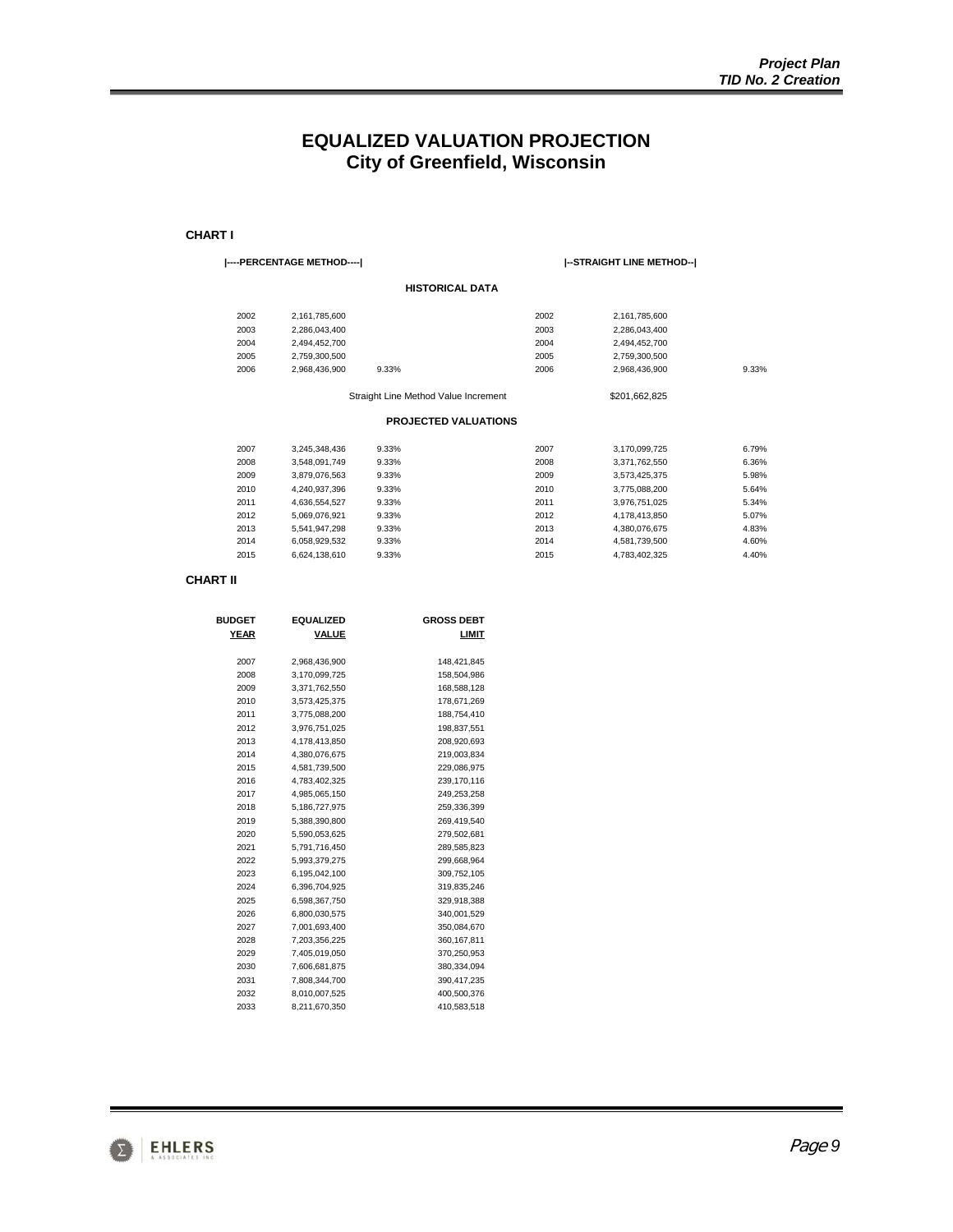#### *PROJECTED REVENUE*

Exhibit 1 estimates the TIF revenues that will be available to retire the debt incurred to finance project costs. This Exhibit also projects revenues sufficient to retire the debt proposed to finance all projects of the District. This Exhibit is based on the following assumptions:

- $\triangleright$  The estimated equalized base value of the District is \$12,542,330, assuming a 2006 assessed equalized at a ratio of .7914.
- $\triangleright$  The new construction and redevelopment estimates are based on the anticipated construction of 156 residential units at an average of \$230,000 per unit and commercial development per attached schedule.
- $\triangleright$  The equalized tax rate in 2007 is projected to be \$21.97 per thousand. It is projected to decrease by 2% for each of the first 3 years and .50% each year thereafter throughout the remaining life of the District.
- ¾ Valuations are projected to increase 1% each year reflecting ordinary inflation of property values within District.
- $\triangleright$  Tax base will be generated as of January 1 each year as identified in Exhibit 1.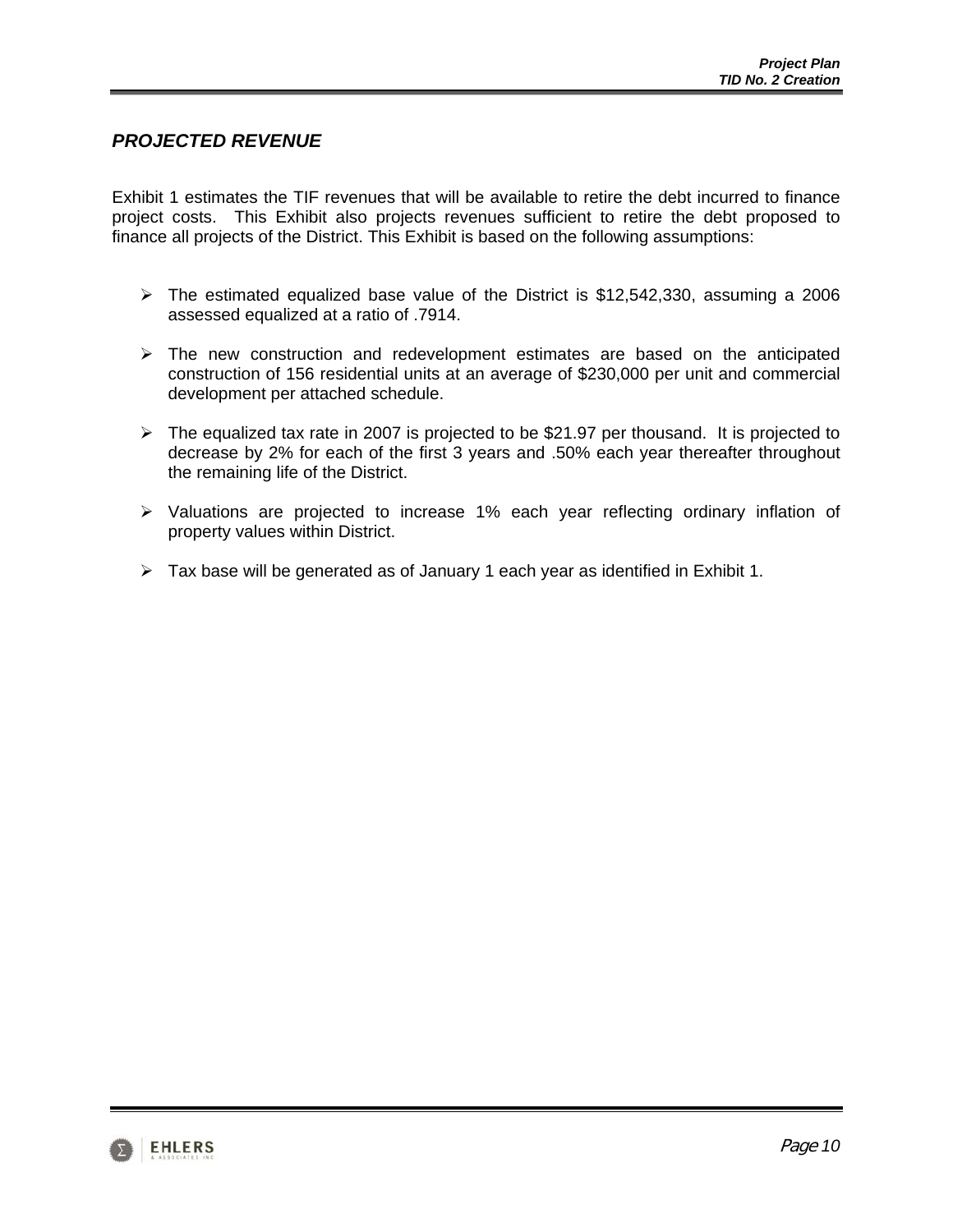## *DEVELOPMENT ASSUMPTIONS*

|                                                                                                                                                              |                                                  |                                                |                        | Proposed Tax Increment District No. 2 (Greenfield Highlands)<br><b>Development Assumptions<sup>1</sup></b> |                                                  |                                                                                                                                                                                                                                                                                                                         |
|--------------------------------------------------------------------------------------------------------------------------------------------------------------|--------------------------------------------------|------------------------------------------------|------------------------|------------------------------------------------------------------------------------------------------------|--------------------------------------------------|-------------------------------------------------------------------------------------------------------------------------------------------------------------------------------------------------------------------------------------------------------------------------------------------------------------------------|
|                                                                                                                                                              |                                                  | <b>Phase I</b>                                 |                        | <b>Phase II</b>                                                                                            | <b>Phase III</b>                                 | <b>Annual</b>                                                                                                                                                                                                                                                                                                           |
| Const.<br>Year                                                                                                                                               | <b>Condos</b>                                    | <b>Budget Cinema Site</b><br><b>Reductions</b> | <b>Additions</b>       | <b>Other Commercial</b>                                                                                    | <b>Other Commercial</b>                          | <b>Total</b>                                                                                                                                                                                                                                                                                                            |
| 2007<br>2008<br>2009<br>2010<br>2011<br>2012<br>2013<br>2014<br>2015<br>2016<br>2017<br>2018<br>2019<br>2020<br>2021<br>2022<br>2023<br>2024<br>2025<br>2026 | 8,970,000<br>8,970,000<br>8,970,000<br>8,970,000 | (2,500,000)                                    | 5,250,000<br>5,250,000 | 3,500,000<br>3,500,000                                                                                     | 2,000,000<br>1,500,000<br>1,000,000<br>1,000,000 | 8,970,000<br>8,970,000<br>15,220,000<br>19,720,000<br>1,500,000<br>1,000,000<br>1,000,000<br>$\overline{0}$<br>$\overline{0}$<br>$\overline{0}$<br>$\overline{0}$<br>$\theta$<br>$\sigma$<br>$\overline{0}$<br>$\overline{0}$<br>$\overline{0}$<br>$\overline{0}$<br>$\overline{0}$<br>$\overline{0}$<br>$\overline{0}$ |
| <b>TOTAL</b>                                                                                                                                                 | 35,880,000                                       | (2,500,000)                                    | 10,500,000             | 7,000,000                                                                                                  | 5,500,000                                        | 56,380,000                                                                                                                                                                                                                                                                                                              |

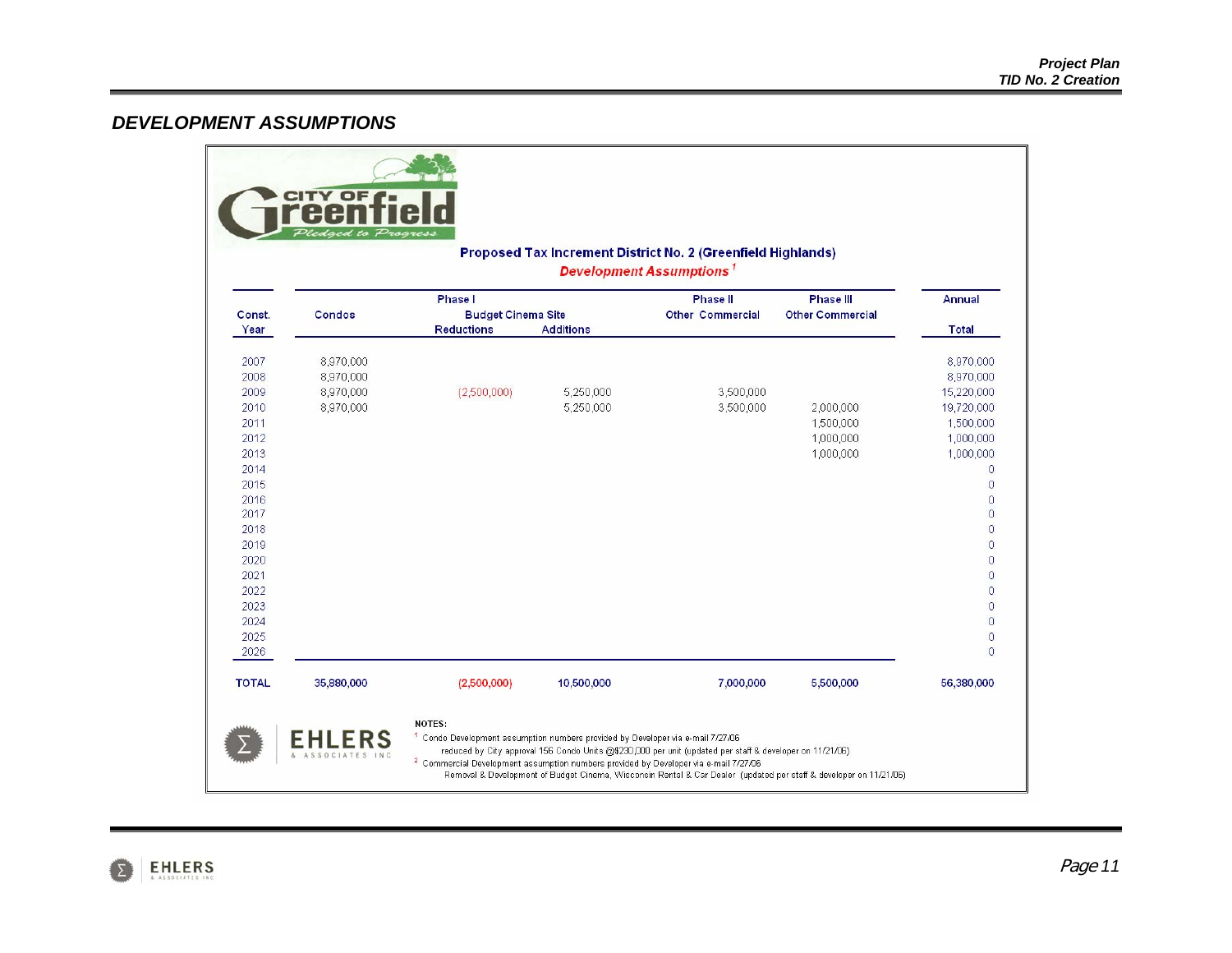#### *Exhibit 1*

|                     |                              |                          |                                    |                                      |                                                               |                         | <b>Proposed Tax Increment District #2 (Greenfield Highlands)</b> |                    |                                |
|---------------------|------------------------------|--------------------------|------------------------------------|--------------------------------------|---------------------------------------------------------------|-------------------------|------------------------------------------------------------------|--------------------|--------------------------------|
|                     |                              |                          |                                    |                                      | <b>Projected Tax Increment (Residential &amp; Commercial)</b> |                         |                                                                  |                    |                                |
|                     |                              | Base Value               |                                    | 12,542,330                           |                                                               |                         | <b>Inflation Factor</b>                                          |                    | 1.00%                          |
|                     |                              |                          |                                    |                                      |                                                               |                         | Tax Rate Adjustment Factor (3 years)                             |                    | $-2.00%$                       |
|                     |                              |                          | <b>Proposed Mixed Use District</b> |                                      |                                                               |                         | Tax Rate Adjustment Factor (Balance)                             |                    | $-0.50%$                       |
|                     | <b>Construction</b><br>Year  | <b>Valuation</b><br>Year | Revenue<br>Year                    | <b>Inflation</b><br><b>Increment</b> | Value<br>Removed                                              | Value<br><b>Added</b>   | <b>Valuation</b><br><b>Increment</b>                             | <b>Tax</b><br>Rate | <b>Tax</b><br><b>Increment</b> |
| 1                   | 2007                         | 2008                     | 2009                               | 125,423                              | $\mathbf 0$                                                   | 8,970,000               | 9,095,423                                                        | 21.53              | 195,830                        |
| $\overline{2}$<br>3 | 2008<br>2009                 | 2009<br>2010             | 2010<br>2011                       | 216,378<br>308,241                   | $\mathbf 0$<br>(2,500,000)                                    | 8,970,000<br>17,720,000 | 18,281,801<br>33,810,042                                         | 21.10<br>20.68     | 385,746<br>699,124             |
| 4                   | 2010                         | 2011                     | 2012                               | 463,524                              | $\mathbf{0}$                                                  | 19,720,000              | 53,993,566                                                       | 20.57              | $\circ$<br>1,110,896           |
| 5                   | 2011                         | 2012                     | 2013                               | 665,359                              | $\mathbf{0}$                                                  | 1,500,000               | 56,158,925                                                       | 20.47              | 홊<br>1,149,670                 |
| 6                   | 2012                         | 2013                     | 2014                               | 687,013                              | $\mathbf{0}$                                                  | 1,000,000               | 57,845,937                                                       | 20.37              | Δ<br>1,178,285                 |
| $\overline{7}$      | 2013                         | 2014                     | 2015                               | 703,883                              | $\Omega$                                                      | 1,000,000               | 59,549,820                                                       | 20.27              | 1,206,927<br>$\propto$         |
| 8                   | 2014                         | 2015                     | 2016                               | 720,922                              | $\Omega$                                                      | $\mathbf 0$             | 60,270,742                                                       | 20.17              | 1,215,431                      |
| 9                   | 2015                         | 2016                     | 2017                               | 728,131                              | $\Omega$                                                      | $\mathbf 0$             | 60,998,872                                                       | 20.07              | 1,223,964                      |
| 10                  | 2016                         | 2017                     | 2018                               | 735,412                              | $\Omega$                                                      | $\mathbf 0$             | 61,734,284                                                       | 19.97              | 1,232,527                      |
| 11                  | 2017                         | 2018                     | 2019                               | 742,766                              | $\Omega$                                                      | $\mathbf 0$             | 62,477,050                                                       | 19.87              | 1,241,119                      |
| 12                  | 2018                         | 2019                     | 2020                               | 750,194                              | $\Omega$                                                      | $\mathbf 0$             | 63,227,244                                                       | 19.77              | 1,249,742                      |
| 13                  | 2019                         | 2020                     | 2021                               | 757,696                              | $\Omega$                                                      | $\Omega$                | 63,984,940                                                       | 19.67              | 1,258,395                      |
| 14                  | 2020                         | 2021                     | 2022                               | 765,273                              | $\Omega$                                                      | $\Omega$                | 64,750,213                                                       | 19.57              | 1,267,078                      |
| 15                  | 2021                         | 2022                     | 2023                               | 772,925                              | $\Omega$                                                      | $\mathbf 0$             | 65,523,138                                                       | 19.47              | 1,275,792                      |
| 16                  | 2022                         | 2023                     | 2024                               | 780,655                              | $\Omega$                                                      | $\mathbf 0$             | 66,303,793                                                       | 19.37              | 1,284,537                      |
| 17                  | 2023                         | 2024                     | 2025                               | 788,461                              | $\Omega$                                                      | $\mathbf 0$             | 67,092,254                                                       | 19.28              | 1,293,313                      |
| 18<br>19            | 2024<br>2025                 | 2025<br>2026             | 2026                               | 796,346                              | $\mathbf{O}$<br>$\Omega$                                      | $\mathbf 0$<br>$\Omega$ | 67,888,600                                                       | 19.18              | 1,302,121                      |
|                     | 2026                         | 2027                     | 2027                               | 804,309                              |                                                               |                         | 68,692,909                                                       | 19.08              | 1,310,960                      |
| 20                  |                              |                          |                                    |                                      |                                                               |                         |                                                                  |                    |                                |
|                     | <b>EHLERS</b><br>OCIATES INC | <b>Totals</b>            |                                    |                                      | (2,500,000)                                                   | 58,880,000              |                                                                  |                    | 21,081,456                     |
|                     |                              |                          |                                    |                                      |                                                               |                         |                                                                  |                    |                                |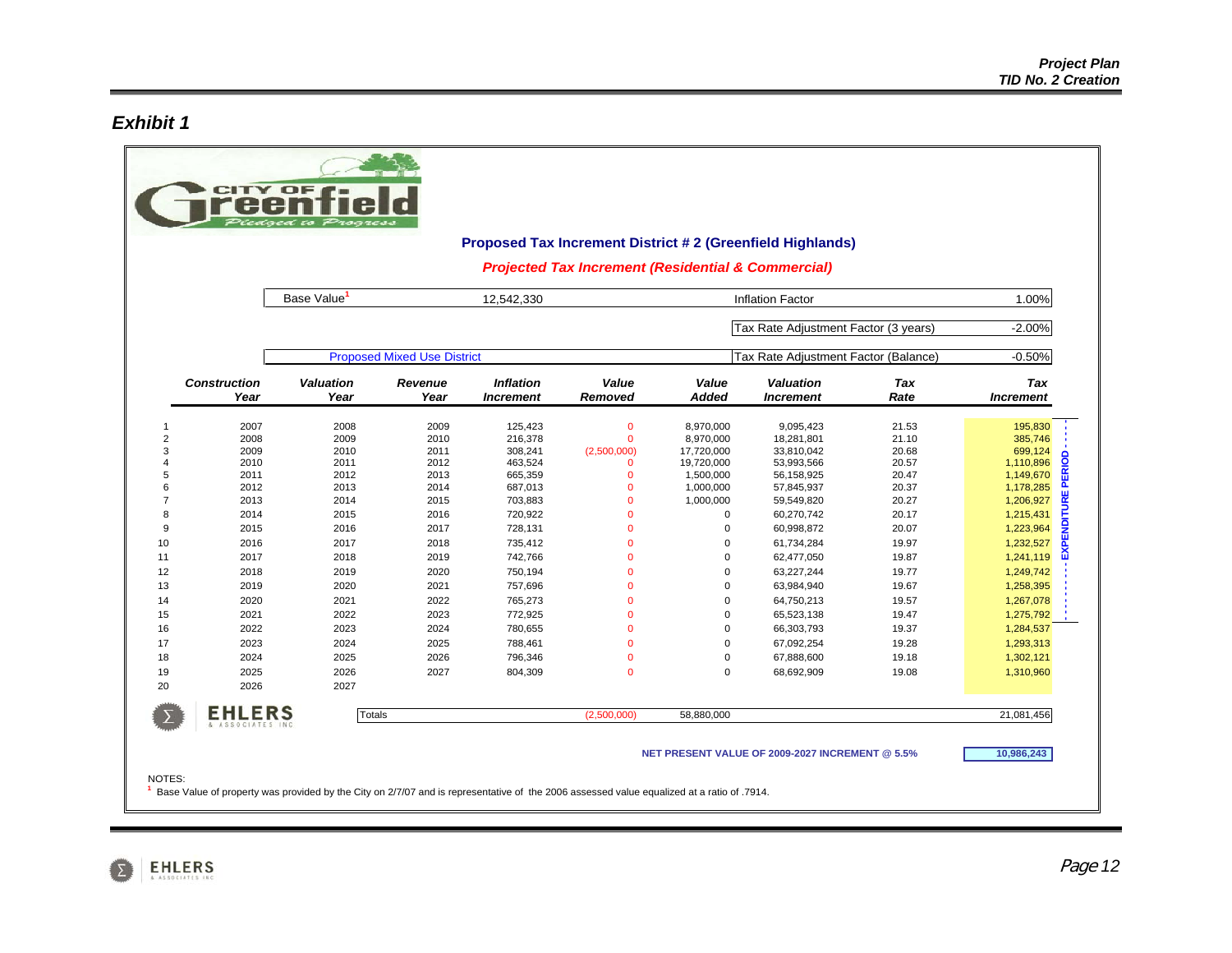# *CASH FLOW*

Exhibit 2 summarizes the District's cash position throughout its potential life. It shows revenues, expenses and balances by year.

Revenues include tax increments from Exhibit 1 and interest earned investing year-end balances. This Exhibit is based on the same assumptions as used for Exhibit 1.

Expenditures represent payments for contract agreements with developers, and principal and interest payments on this District's share of debt issued to finance projects listed in the Plan. The tentative proposed issues are identified as follows:

| <b>Issue No.</b> | Year | <b>Description</b>                         | <b>Amount</b> |
|------------------|------|--------------------------------------------|---------------|
|                  | 2009 | Pay-As-You-Go Mortgage Revenue Obligations | \$7,700,000   |
|                  | 2011 | Pay-As-You-Go Mortgage Revenue Obligations | \$1,500,000   |
|                  | 2012 | Pay-As-You-Go Mortgage Revenue Obligations | \$1,000,000   |

Revenues anticipated will be sufficient to meet all obligations in a timely manner and produce a \$58,254 accumulated surplus by the year 2023.

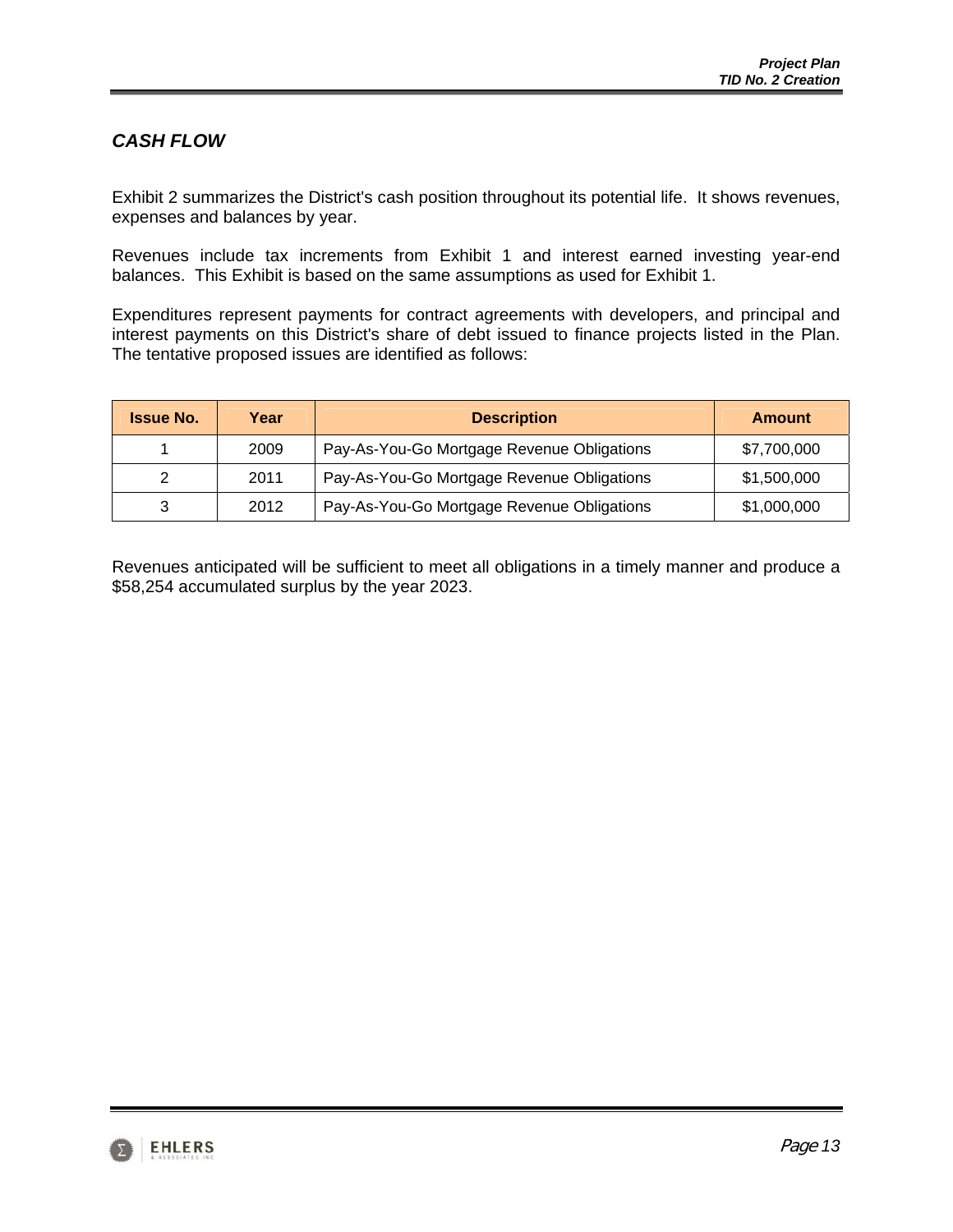# *Exhibit 2*





Proposed Tax Increment District No. 2 (Greenfield Highlands)

Cash Flow Proforma \$10,200,000 PAYG Development Bond (Greenfield Highlands & Other Commercial Development)

|               |            | <b>Revenues</b> |                                                                                      |                | Pay as You Go Dev Bond<br>5.50% |              |           | Pay as You Go Dev Bond<br>5.50% |              | Pay as You Go Dev Bond | 5.50%    |              | <b>Issuance</b><br>Admin. |           | <b>Fund Balance</b> | Principal<br>Outstanding |      |
|---------------|------------|-----------------|--------------------------------------------------------------------------------------|----------------|---------------------------------|--------------|-----------|---------------------------------|--------------|------------------------|----------|--------------|---------------------------|-----------|---------------------|--------------------------|------|
| Year          | Increment  | Interest        | <b>TOTAL</b>                                                                         | Prin           | Interest                        | <b>TOTAL</b> | Prin      | Interest                        | <b>TOTAL</b> | Prin                   | Interest | <b>TOTAL</b> |                           | Annual    | Cumulative          |                          | Year |
| 2007          | 0          | 0               |                                                                                      | 0              |                                 |              | 0         | 0                               |              | 0                      | 0        | $\bf{0}$     |                           | 0         | 0                   |                          | 2007 |
| 2008          |            | 0               |                                                                                      | $\mathbf 0$    |                                 |              | 0         | 0                               |              | 0                      |          | $\bf{0}$     |                           | 0         | $\overline{0}$      | 0                        | 2008 |
| 2009          | 195,830    | 0               | 195,830                                                                              | 0              | 175,892                         | 175,892      | 0         |                                 |              | 0                      |          |              | 18,000                    | 1,938     | 1,938               | 7,931,407                | 2009 |
| 2010          | 385,746    | 58              | 385,804                                                                              | 0              | 378,854                         | 378,854      |           |                                 |              |                        |          |              | 3,075                     | 3,875     | 5,813               | 7,931,407                | 2010 |
| 2011          | 699,124    | 174             | 699,298                                                                              | 181,733        | 436,227                         | 617,960      |           | 54,373                          | 54,373       |                        |          | $\bf{0}$     | 21,152                    | 5,813     | 11,626              | 9,277,801                | 2011 |
| 2012          | 1.110.896  | 349             | 1.111.245                                                                            | 488,023        | 426,232                         | 914,255      | 57,620    | 84,047                          | 141,667      |                        | 23,149   | 23,149       | 24,306                    | 7,867     | 19,493              | 9,764,009                | 2012 |
| 2013          | 1,149,670  | 585             | 1.150.255                                                                            | 520,050        | 399,391                         | 919,441      | 61,429    | 80,878                          | 142,307      | 12,234                 | 56,752   | 68,985       | 9.538                     | 9,983     | 29,476              | 9,170,296                | 2013 |
| 2014          | 1,178,285  | 884             | 1,179,169                                                                            | 553,860        | 370,788                         | 924,648      | 65,449    | 77,499                          | 142,948      | 33,556                 | 56,079   | 89,635       | 9,777                     | 12,162    | 41,638              | 8,517,431                | 2014 |
| 2015          | 1,206,927  | 1,249           | 1,208,176                                                                            | 589,549        | 340,326                         | 929,875      | 69,691    | 73,900                          | 143,591      | 56,049                 | 54,233   | 110,283      | 10.021                    | 14,407    | 56,045              | 7,802,142                | 2015 |
| 2016          | 1,215,431  | 1,681           | 1,217,112                                                                            | 627,222        | 307,901                         | 935,122      | 74,169    | 70,067                          | 144,235      | 59,613                 | 51,151   | 110,764      | 10,272                    | 16,719    | 72,764              | 7,041,138                | 2016 |
| 2017          | 1,223,964  | 2,183           | 1,226,147                                                                            | 666,987        | 273,403                         | 940.390      | 78,894    | 65,987                          | 144,881      | 63,374                 | 47,872   | 111,246      | 10,529                    | 19,101    | 91,865              | 6,231,883                | 2017 |
| 2018          | 1,232,527  | 2,756           | 1,235,282                                                                            | 708,960        | 236,719                         | 945,679      | 83,881    | 61,648                          | 145,529      | 67,342                 | 44,386   | 111,728      | 10,792                    | 21,554    | 113,420             | 5,371,701                | 2018 |
| 2019          | 1.241.119  | 3,403           | 1,244,522                                                                            | 753,263        | 197,726                         | 950,989      | 89,143    | 57,035                          | 146,178      | 71,529                 | 40,683   | 112,212      | 11,062                    | 24,082    | 137,502             | 4,457,766                | 2019 |
| 2020          | 1,249,742  | 4,125           | 1,253,867                                                                            | 800,023        | 156,297                         | 956,320      | 94,696    | 52,132                          | 146,828      | 75,947                 | 36,748   | 112,696      | 11,338                    | 26,686    | 164,187             | 3,487,100                | 2020 |
| 2021          | 1,258,395  | 4,926           | 1.263.320                                                                            | 849,376        | 112,296                         | 961.671      | 100,556   | 46,924                          | 147.479      | 80,609                 | 32,571   | 113,180      | 11.622                    | 29,368    | 193,555             | 2,456,560                | 2021 |
| 2022          | 1,267,078  | 5,807           | 1,272,885                                                                            | 901,464        | 65,580                          | 967.044      | 106,740   | 41,393                          | 148,133      | 85,527                 | 28,138   | 113,665      | 11.912                    | 32,131    | 225,686             | 1,362,829                | 2022 |
| 2023          | 1,275,792  | 6,771           | 1,282,563                                                                            | 290,898        | 15,999                          | 306,897      | 113,265   | 35,522                          | 148,787      | 90,717                 | 23,434   | 114,151      | 12.210                    | 700,518   | 926,204             | 867,950                  | 2023 |
| 2024          | 1,284,537  | 27,786          | 1,312,323                                                                            | 0              |                                 | $\bf{0}$     | 120,150   | 29,293                          | 149.442      | 96,193                 | 18,444   | 114,637      | 12,515                    | 1,035,729 | 1,961,933           | 651,608                  | 2024 |
| 2025          | 1,293,313  | 58,858          | 1,352,171                                                                            | 0              |                                 |              | 127,415   | 22,685                          | 150,099      | 101,970                | 13,154   | 115,124      | 8,374                     | 1,078,574 | 3,040,507           | 422,223                  | 2025 |
| 2026          | 1,302,121  | 91.215          | 1,393,336                                                                            | 0              |                                 | $\bf{0}$     | 139,425   | 15,677                          | 155,102      | 108,065                | 7.546    | 115,611      | 4,239                     | 1,118,385 | 4,158,892           | 174,733                  | 2026 |
| 2027          | 1,310,960  | 124,767         | 1,435,727                                                                            | $\overline{0}$ | $\Omega$                        | $\bf{0}$     | 145,606   | 8,008                           | 153,614      | 29,127                 | 8,008    | 37,135       | $\bf{0}$                  | 1,244,978 | 5,403,869           | Π                        | 2027 |
|               |            |                 |                                                                                      |                |                                 |              |           |                                 |              |                        |          |              |                           |           |                     | 0                        | 2028 |
| <b>TOTALS</b> | 21,081,456 | 337,576         | 21,419,033                                                                           | 7,931,407      | 3,893,631                       | 11,825,038   | 1,528,127 | 877,066                         | 2,405,193    | 1,031,851              | 542,349  | 1,574,200    | 210,732                   | 5,403,869 |                     |                          |      |
|               |            |                 |                                                                                      |                |                                 |              |           |                                 |              |                        |          |              |                           |           |                     |                          |      |
| INOTES:       |            |                 |                                                                                      |                |                                 |              |           |                                 |              |                        |          |              |                           |           |                     |                          |      |
|               |            |                 | Interest earnings projection equal to 3% of preceding year's estimated fund balance. |                |                                 |              |           |                                 |              |                        |          |              |                           |           |                     |                          |      |

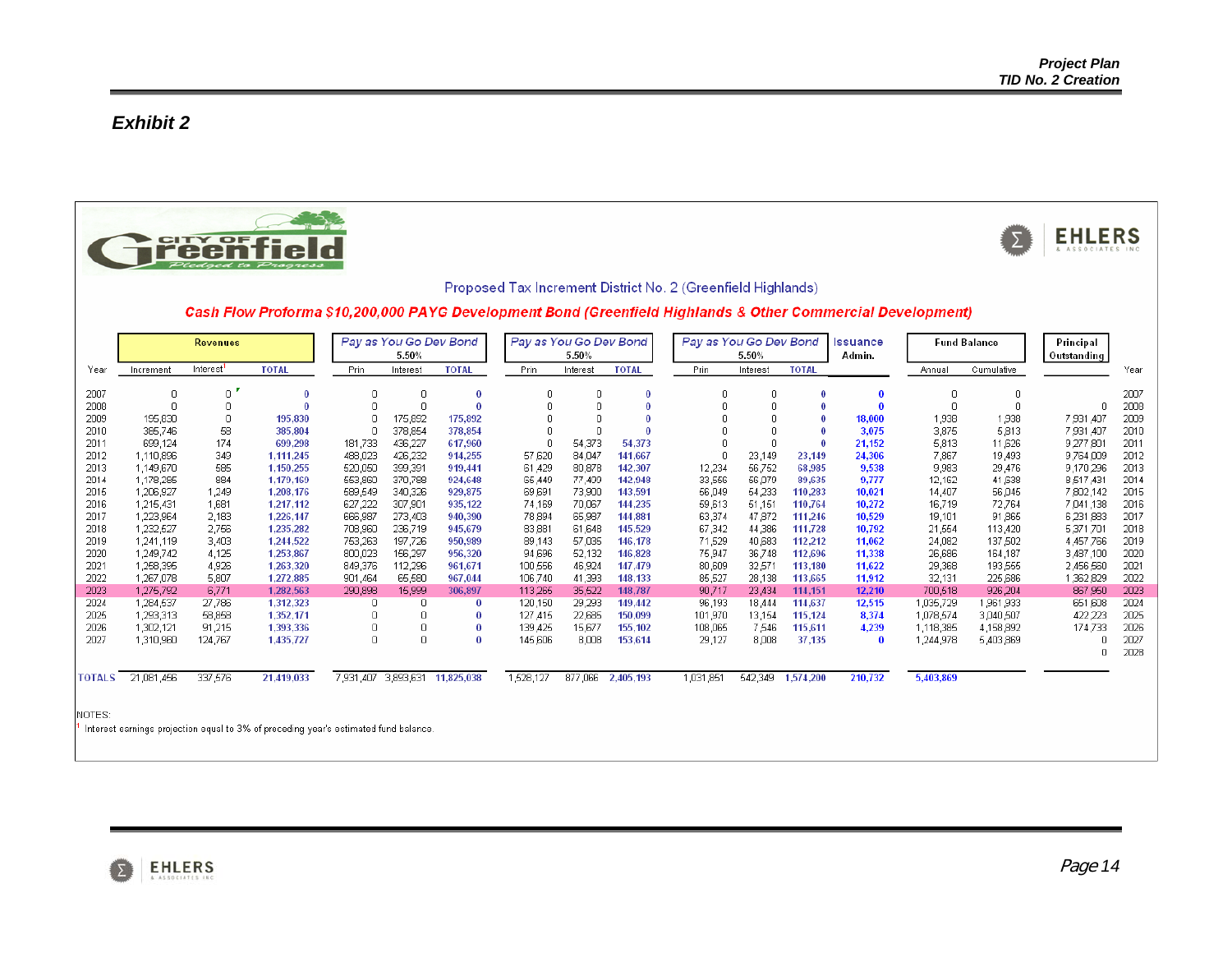# **DETAILED LIST OF PROJECT COSTS 4**

All costs are based on 2006 prices and are preliminary estimates. The City reserves the right to increase these costs to reflect inflationary increases and other uncontrollable circumstances between 2006 and the time of construction. The City also reserves the right to increase certain project costs to the extent others are reduced or not implemented, without amending the Plan. The tax increment allocation is preliminary and is subject to adjustment based upon the implementation of the Plan.

**This Plan is not meant to be a budget nor an appropriation of funds for specific projects, but a framework within which to manage projects. All costs included in the Plan are estimates based on best information available. The City retains the right to delete projects or change the scope and/or timing of projects implemented as they are individually authorized by the City Council, without amending the Plan.** 

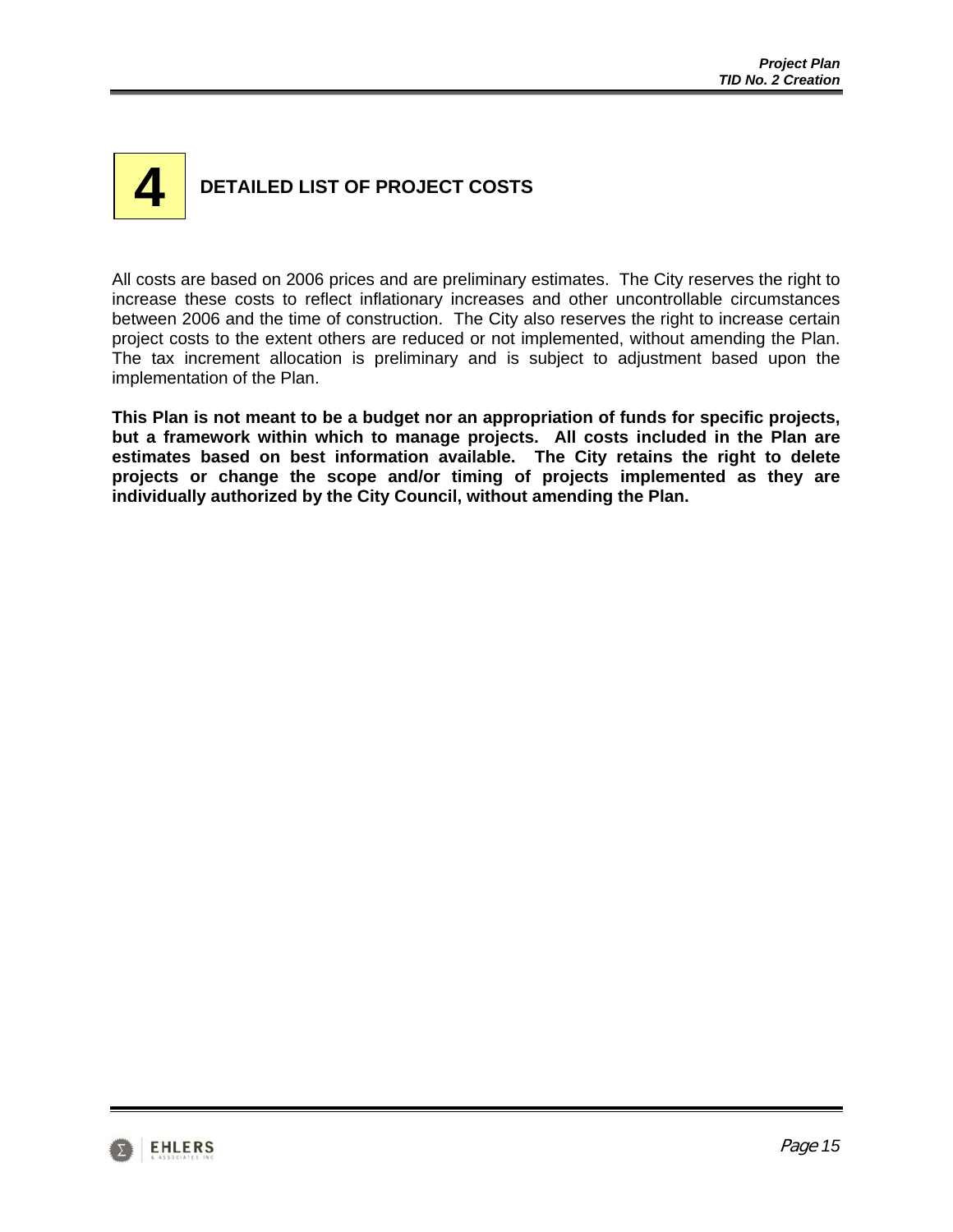# *PROPOSED TIF PROJECT COST ESTIMATES*

|                                                                                                                                                                             | Proposed Tax Increment District No. 2 (Greenfield Highlands)                                 |                                                            |
|-----------------------------------------------------------------------------------------------------------------------------------------------------------------------------|----------------------------------------------------------------------------------------------|------------------------------------------------------------|
| <b>PROJECT LIST</b>                                                                                                                                                         | Project Costs <sup>1</sup><br><b>PHASE1</b><br><b>Condo/Budget Cinema</b><br><b>PROJECTS</b> | PHASE II &II<br><b>Other Commercial</b><br><b>PROJECTS</b> |
|                                                                                                                                                                             | 2007                                                                                         | 2011-2013                                                  |
| Site Grading & Infrastructure<br>Road Improvements<br>Land Acquisition (Budget Cinema)<br>Demo (Budget Cinema)<br>Site Improvements<br>Termination of Lease (budget Cinema) | 3,400,000<br>300,000<br>1,500,000<br>500,000<br>500,000<br>1,500,000                         |                                                            |
| Development Incentives                                                                                                                                                      |                                                                                              | 2,500,000                                                  |
|                                                                                                                                                                             |                                                                                              |                                                            |
|                                                                                                                                                                             | 7,700,000                                                                                    | 2,500,000                                                  |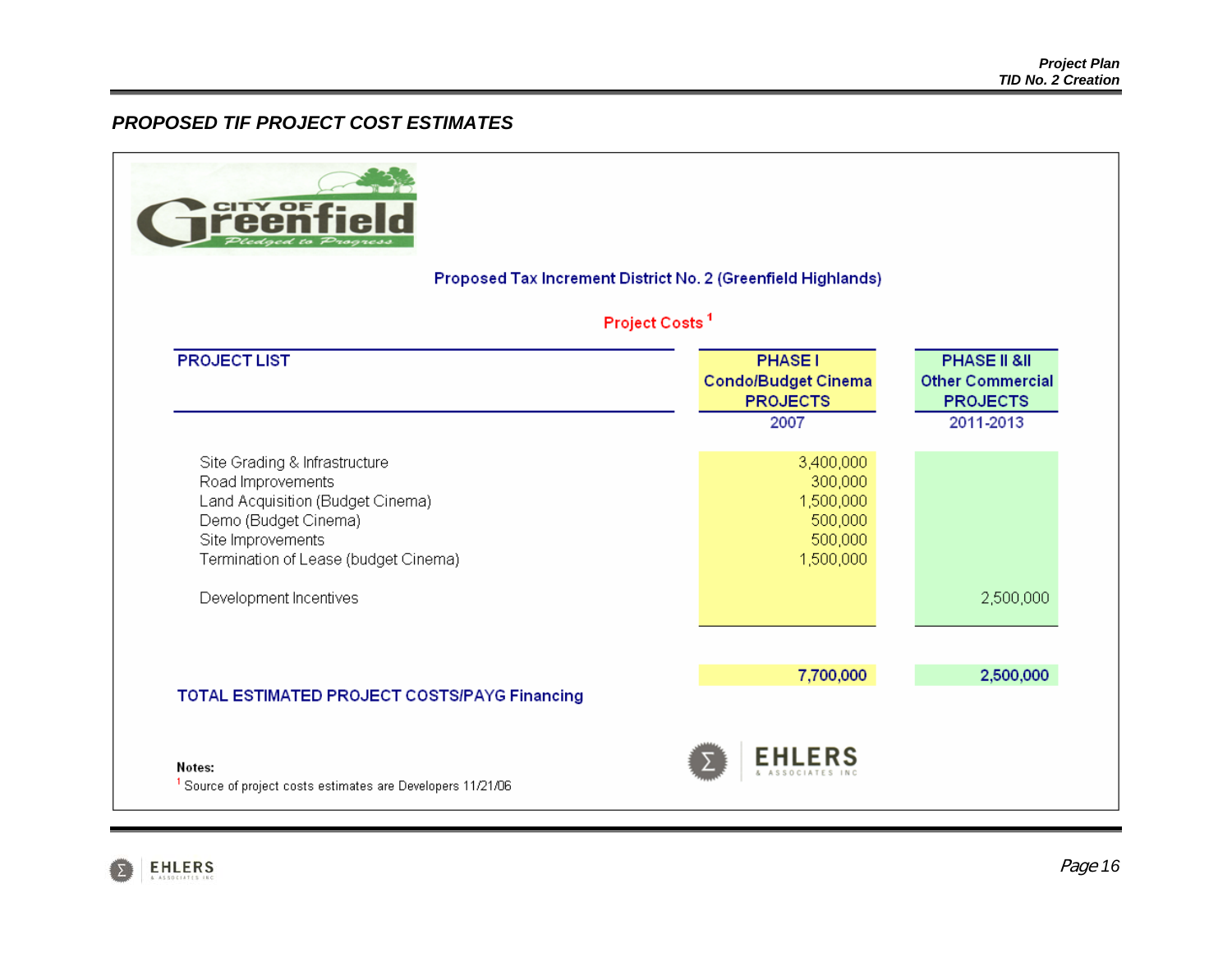# **5**

### **A DESCRIPTION OF THE METHODS OF FINANCING AND THE TIME WHEN SUCH COSTS OR MONETARY OBLIGATIONS RELATED THERETO ARE TO BE INCURRED**

# *PLAN IMPLEMENTATION*

Projects identified will provide the necessary anticipated governmental services to the area. A reasonable and orderly sequence is outlined on the following page. However, public debt and expenditures should be made at the pace private development occurs to assure increment is sufficient to cover expenses.

It is anticipated developer agreements between the City and property owners will be in place prior to major public expenditures. These agreements can provide for development guarantees or a payment in lieu of development. To further assure contract enforcement these agreements might include levying of special assessments against benefited properties.

The order in which public improvements are made should be adjusted in accordance with development and execution of developer agreements. The City reserves the right to alter the implementation of this Plan to accomplish this objective.

Interest rates projected are based on current market conditions. Municipal interest rates are subject to constantly changing market conditions. In addition, other factors such as the loss of tax-exempt status of municipal bonds or broadening the purpose of future tax-exempt bonds would affect market conditions. Actual interest expense will be determined once the methods of financing have been approved and securities issued.

**If financing as outlined in this Plan proves unworkable, the City reserves the right to use alternate financing solutions for the projects as they are implemented.** 

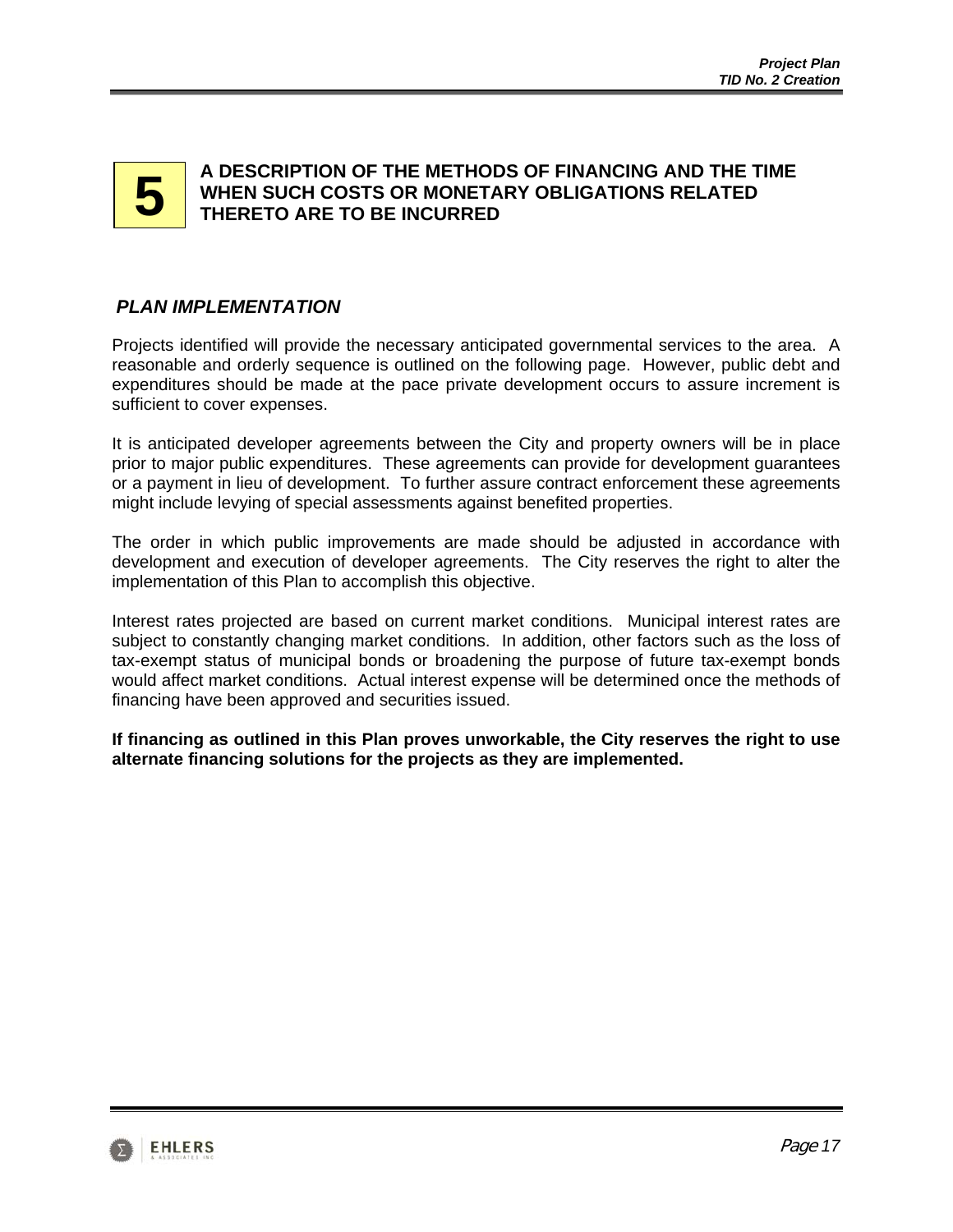#### **Issue No. 1 \$7,700,000 Proposed Maturity Schedule**

The projects are anticipated to be financed by the Developer with repayment from tax increments to the extent that they are available. The amount of increment to be paid by the City to the Developer is subject to negotiation and would be secured by a bond or other similar contractual obligation of the City. The amortization schedule below allows for un-amortized interest to be added to the principal of the loan.

|               |           | <b>Pay as You Go Dev Bond</b> |              |
|---------------|-----------|-------------------------------|--------------|
| Year          | Prin      | 5.50%<br>Interest             | <b>TOTAL</b> |
|               |           |                               |              |
| 2009          | 0         | 175,892                       | 175,892      |
| 2010          | O         | 378,854                       | 378,854      |
| 2011          | 181,733   | 436,227                       | 617,960      |
| 2012          | 488,023   | 426,232                       | 914,255      |
| 2013          | 520,050   | 399,391                       | 919,441      |
| 2014          | 553,860   | 370,788                       | 924,648      |
| 2015          | 589,549   | 340,326                       | 929,875      |
| 2016          | 627,222   | 307,901                       | 935,122      |
| 2017          | 666,987   | 273,403                       | 940,390      |
| 2018          | 708,960   | 236,719                       | 945,679      |
| 2019          | 753,263   | 197,726                       | 950,989      |
| 2020          | 800,023   | 156,297                       | 956,320      |
| 2021          | 849,376   | 112,296                       | 961,671      |
| 2022          | 901,464   | 65,580                        | 967,044      |
| 2023          | 290,898   | 15,999                        | 306,897      |
| <b>TOTALS</b> | 7,931,407 | 3,893,631                     | 11,825,038   |

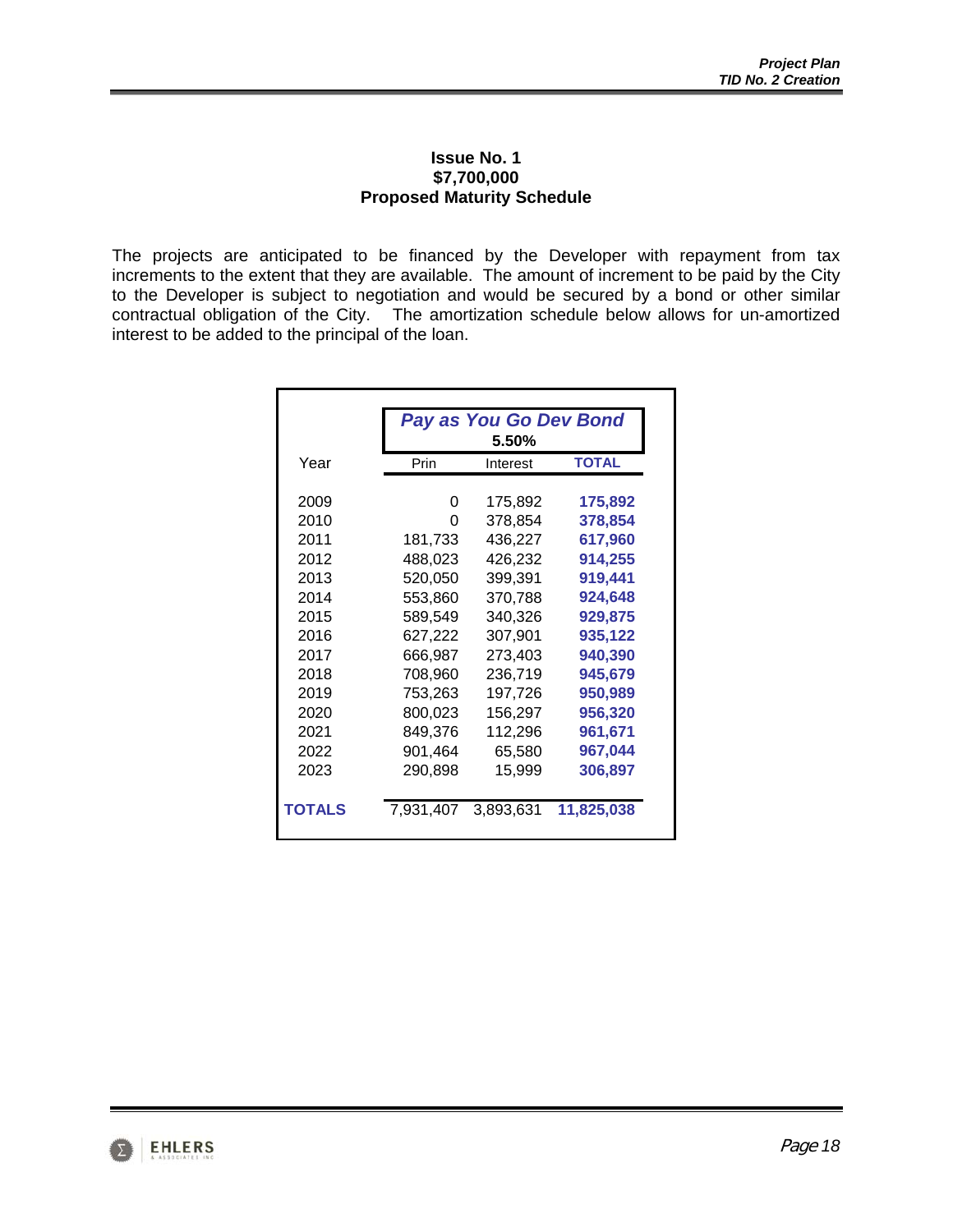#### **Issue No. 2 \$1,500,000 Proposed Maturity Schedule**

The projects are anticipated to be financed by the Developer with repayment from tax increments to the extent that they are available. The amount of increment to be paid by the City to the Developer is subject to negotiation and would be secured by a bond or other similar contractual obligation of the City. The amortization schedule below allows for un-amortized interest to be added to the principal of the loan.

|               |           | Pay as You Go Dev Bond |              |
|---------------|-----------|------------------------|--------------|
|               |           | 5.50%                  |              |
| Year          | Prin      | Interest               | <b>TOTAL</b> |
| 2011          | 0         | 54,373                 | 54,373       |
| 2012          | 57,620    | 84,047                 | 141,667      |
| 2013          | 61,429    | 80,878                 | 142,307      |
| 2014          | 65.449    | 77,499                 | 142,948      |
| 2015          | 69,691    | 73,900                 | 143,591      |
| 2016          | 74,169    | 70,067                 | 144,235      |
| 2017          | 78,894    | 65,987                 | 144,881      |
| 2018          | 83,881    | 61,648                 | 145,529      |
| 2019          | 89,143    | 57,035                 | 146,178      |
| 2020          | 94,696    | 52,132                 | 146,828      |
| 2021          | 100,556   | 46,924                 | 147,479      |
| 2022          | 106,740   | 41,393                 | 148,133      |
| 2023          | 113,265   | 35,522                 | 148,787      |
| 2024          | 120,150   | 29,293                 | 149,442      |
| 2025          | 127,415   | 22,685                 | 150,099      |
| 2026          | 139,425   | 15,677                 | 155,102      |
| 2027          | 145,606   | 8,008                  | 153,614      |
| <b>TOTALS</b> | 1,528,127 | 877,066                | 2,405,193    |

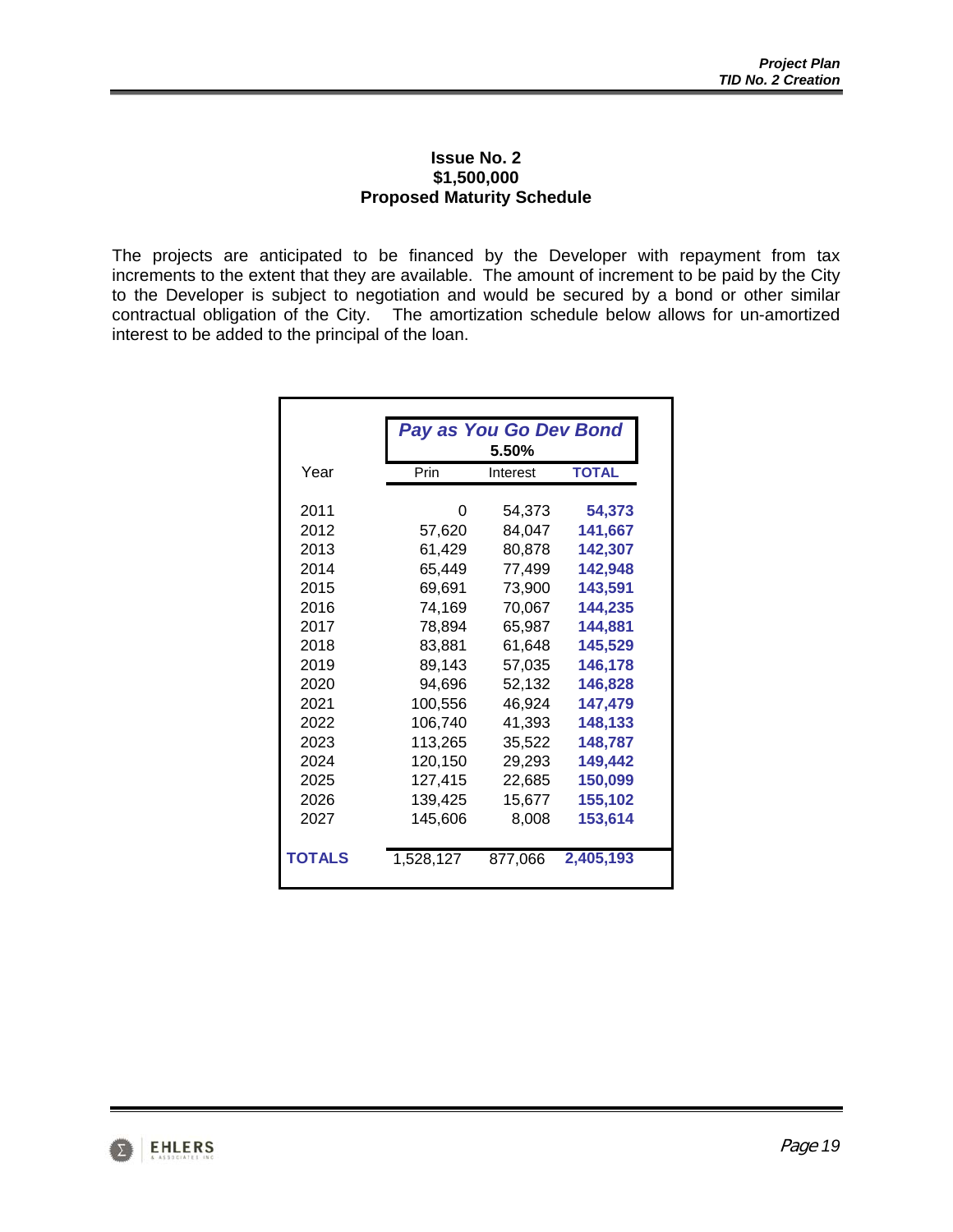#### **Issue No. 3 \$1,000,000 Proposed Maturity Schedule**

The projects are anticipated to be financed by the Developer with repayment from tax increments to the extent that they are available. The amount of increment to be paid by the City to the Developer is subject to negotiation and would be secured by a bond or other similar contractual obligation of the City. The amortization schedule below allows for un-amortized interest to be add ed to the principal of the loan.

|               |           | <b>Pay as You Go Dev Bond</b><br>5.50% |              |  |  |  |  |  |
|---------------|-----------|----------------------------------------|--------------|--|--|--|--|--|
| Year          | Prin      | Interest                               | <b>TOTAL</b> |  |  |  |  |  |
| 2012          | 0         | 23,149                                 | 23,149       |  |  |  |  |  |
| 2013          | 12,234    | 56,752                                 | 68,985       |  |  |  |  |  |
| 2014          | 33,556    | 56,079                                 | 89,635       |  |  |  |  |  |
| 2015          | 56,049    | 54,233                                 | 110,283      |  |  |  |  |  |
| 2016          | 59,613    | 51,151                                 | 110,764      |  |  |  |  |  |
| 2017          | 63,374    | 47,872                                 | 111,246      |  |  |  |  |  |
| 2018          | 67,342    | 44,386                                 | 111,728      |  |  |  |  |  |
| 2019          | 71,529    | 40,683                                 | 112,212      |  |  |  |  |  |
| 2020          | 75,947    | 36,748                                 | 112,696      |  |  |  |  |  |
| 2021          | 80,609    | 32,571                                 | 113,180      |  |  |  |  |  |
| 2022          | 85,527    | 28,138                                 | 113,665      |  |  |  |  |  |
| 2023          | 90,717    | 23,434                                 | 114,151      |  |  |  |  |  |
| 2024          | 96,193    | 18,444                                 | 114,637      |  |  |  |  |  |
| 2025          | 101,970   | 13,154                                 | 115,124      |  |  |  |  |  |
| 2026          | 108,065   | 7,546                                  | 115,611      |  |  |  |  |  |
| 2027          | 29,127    | 8,008                                  | 37,135       |  |  |  |  |  |
| <b>TOTALS</b> | 1,031,851 | 542,349                                | 1,574,200    |  |  |  |  |  |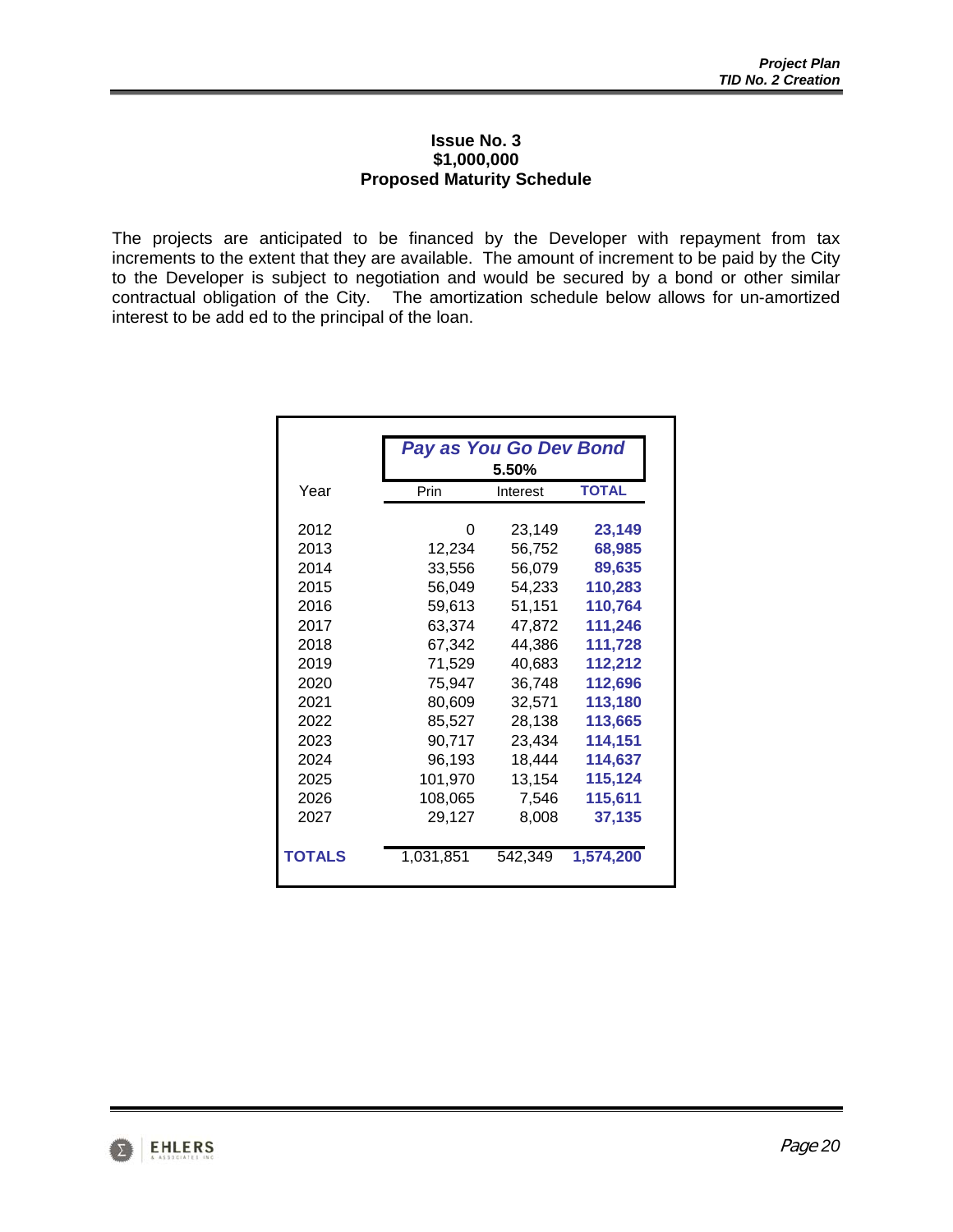# **ESTIMATE OF PROPERTY TO BE DEVOTED TO RETAIL BUSINESS 6**

Pursuant to Section 66.1105(5)(b) of the Wisconsin State Statutes the City estimates that 65% of the territory within the District will be devoted to retail business at the end of the District's maximum expenditure period.



There are no lands proposed for inclusion within the District that were annexed by the City on or after January 1, 2004.



# **A LIST OF ESTIMATED NON-PROJECT COSTS**

Anticipated construction by private parties: \$58,880,000



# **PROPOSED CHANGES IN ZONING ORDINANCES**

The City of Greenfield does not anticipate that the District will require any changes in zoning ordinances.

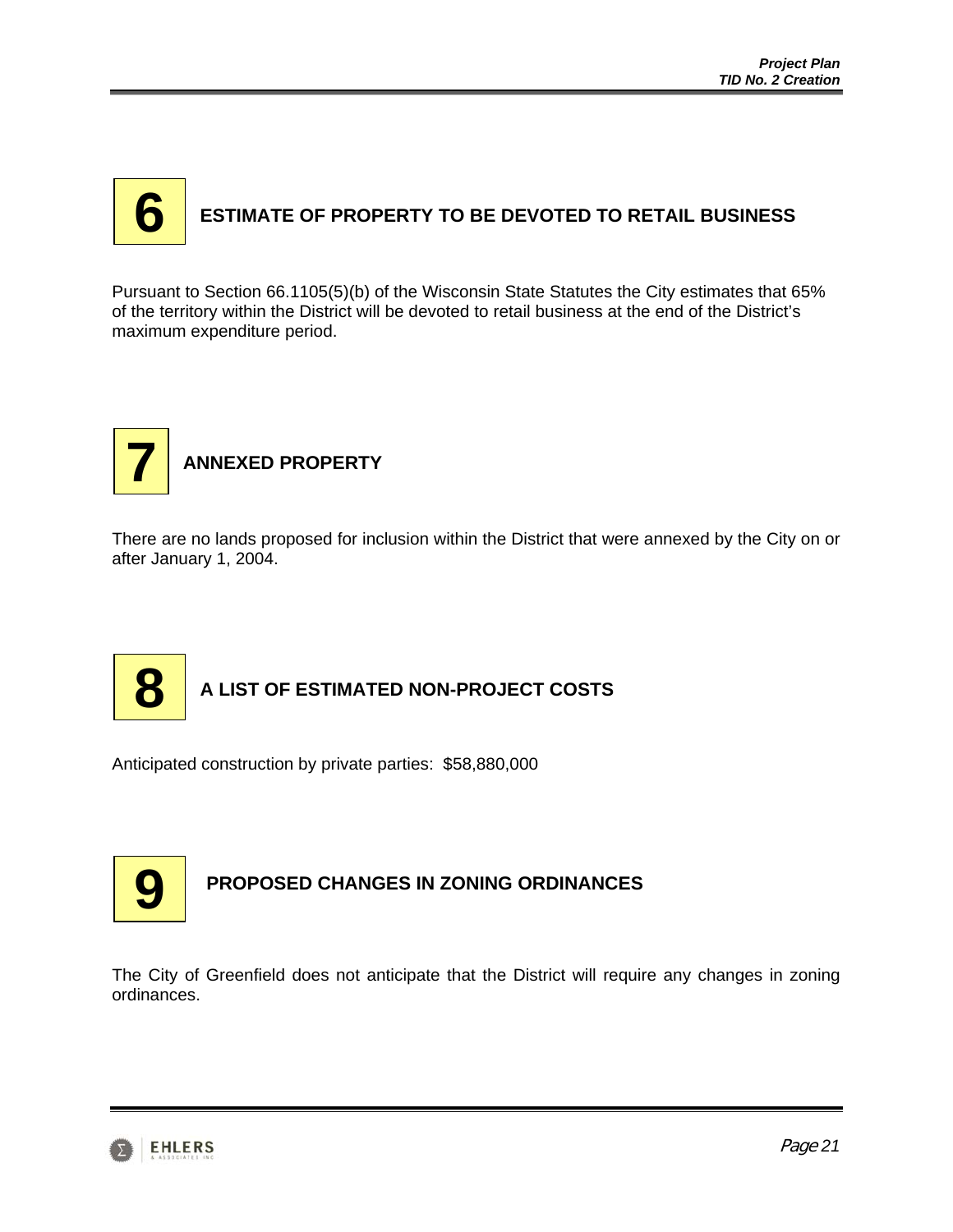#### **PROPOSED CHANGES IN MASTER PLAN, MAP, BUILDING CODES AND CITY OF GREENFIELD ORDINANCES 10**

It is expected that this Plan will be complementary to the City's Master Plan. There are no proposed changes to the master plan, map, building codes or other City ordinances for the implementation of this Plan.



It is not anticipated there will be a need to relocate any persons or businesses in conjunction with this Plan.

In the event relocation becomes necessary at some time during the implementation period, the City will take the following steps and actions:

Before negotiations begin for the acquisition of property or easements, all property owners will be provided an informational pamphlet prepared by the Wisconsin Department of Commerce and if any person is to be displaced as a result of the acquisition, they will be given a pamphlet on "Relocation Rights". The City will provide each owner a full narrative appraisal, a map showing the owners of all property affected by the proposed project and a list of all or at least ten neighboring landowners to whom offers are being made. The City will file a relocation plan with the Department of Commerce and shall keep records as required in Wisconsin Statute Section 32.27.



# **ORDERLY DEVELOPMENT OF THE CITY OF GREENFIELD**

The District contributes to the orderly development of the City by providing the opportunity for continued growth in tax base and job opportunities.

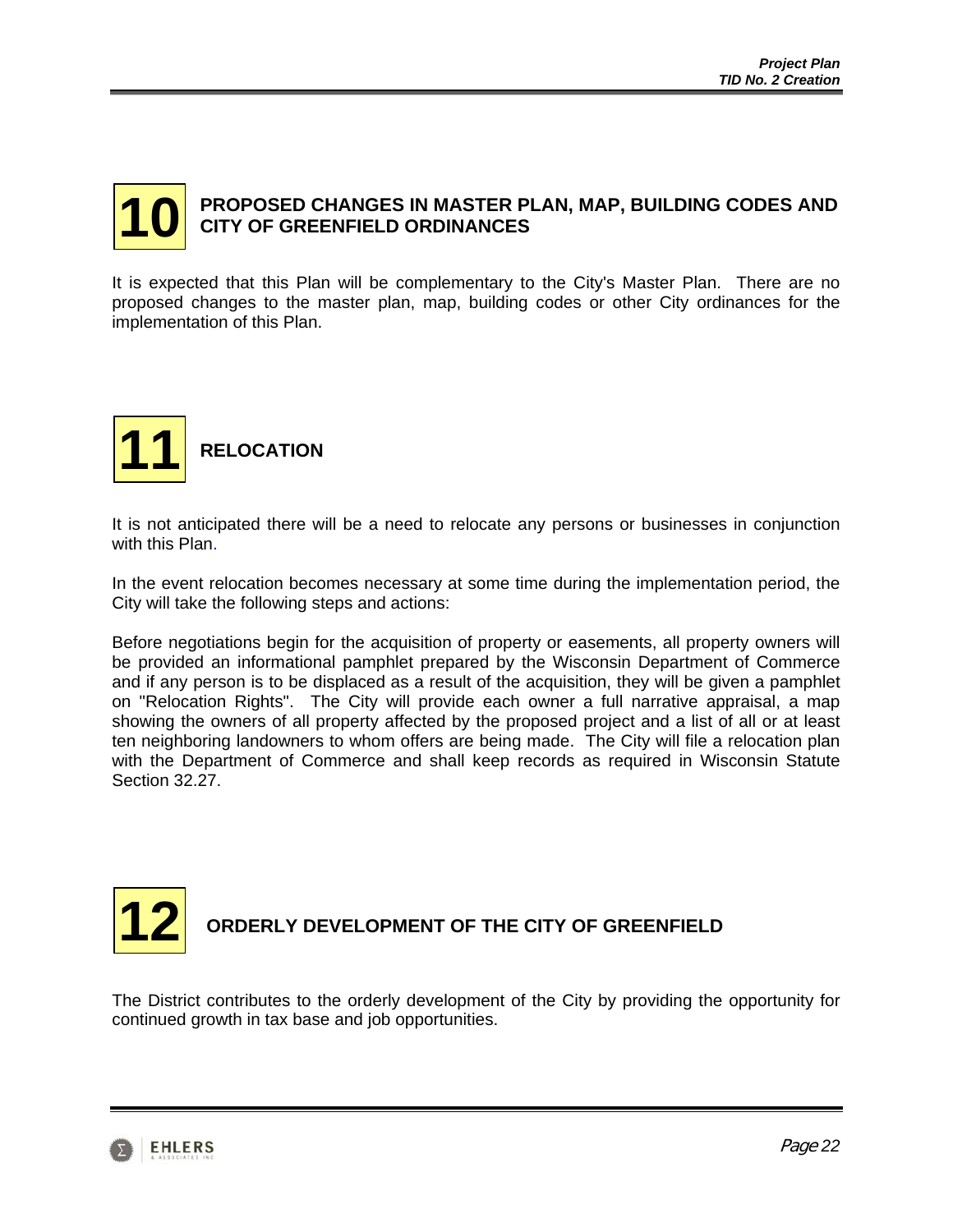

Boundaries include only whole parcels and the District is contiguous. The following parcel information is tentatively as of January 1, 2006.

| TAX KEY #  | <b>2006 EQUALIZED</b> |
|------------|-----------------------|
|            |                       |
| 5669964    | 163,508               |
| 5669962001 | 804,145               |
| 5669962002 | 1,773,187             |
| 5669962003 | 180,440               |
| 6089991002 | 2,441,496             |
| 6089991001 | 1,643,038             |
| 6099986001 | 70,761                |
| 6099987003 | 5,433                 |
| 6099987004 | 5,433                 |
| 6099989002 | 63,179                |
| 6099990    | 68,486                |
| 6099994004 | 429,871               |
| 6099994007 | 704,953               |
| 6099994006 | 1,761,309             |
| 6099995002 | 484,711               |
| 6099995003 | 695,476               |
| 6099995004 | 252,717               |
| 6099996    | 180,440               |
| 6099997    | 160,728               |
| 6099998    | 142,153               |
| 6099999    | 510,867               |
|            |                       |
|            | 12,542,330            |

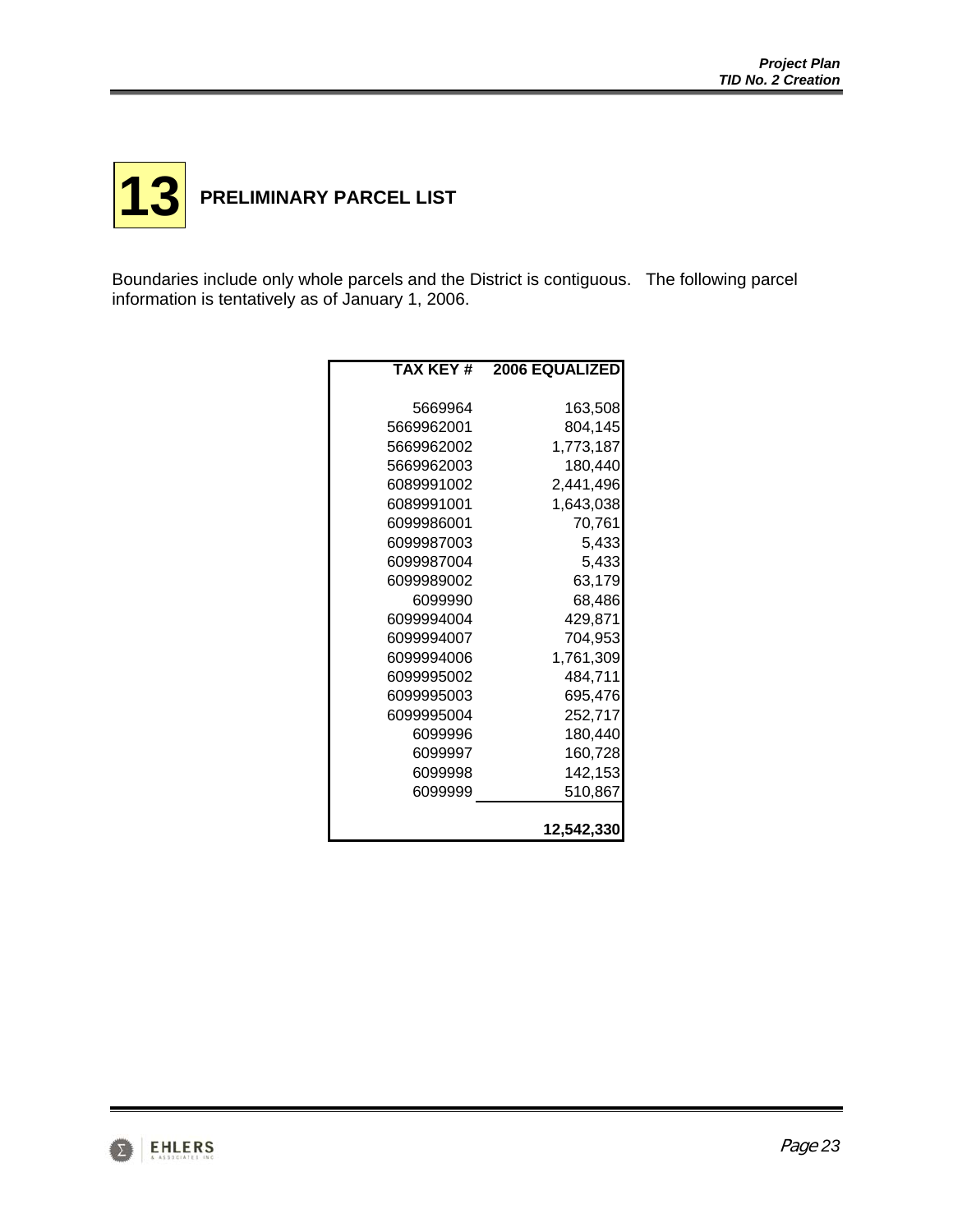



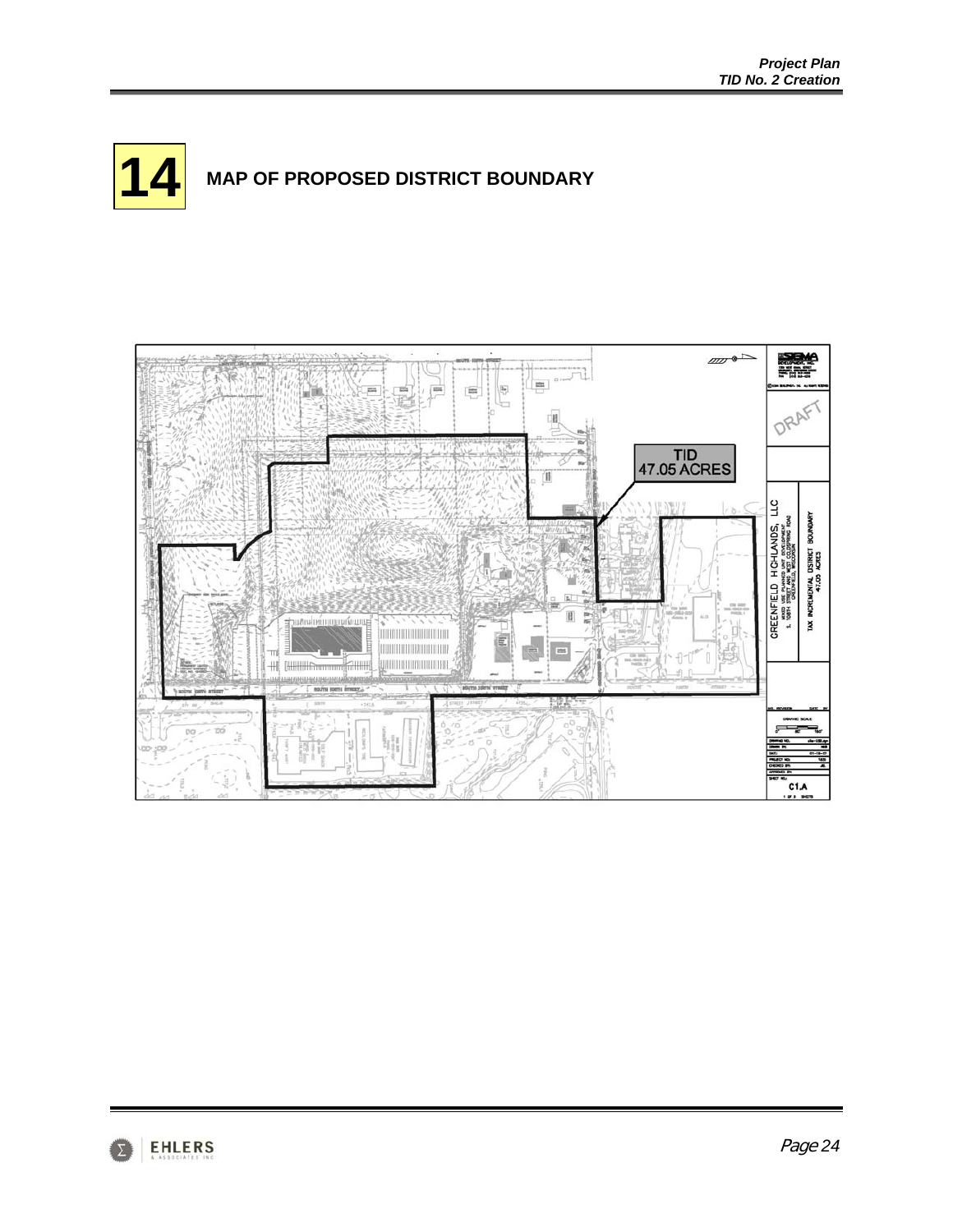

# **15** MAP SHOWING EXISTING USES AND CONDITIONS



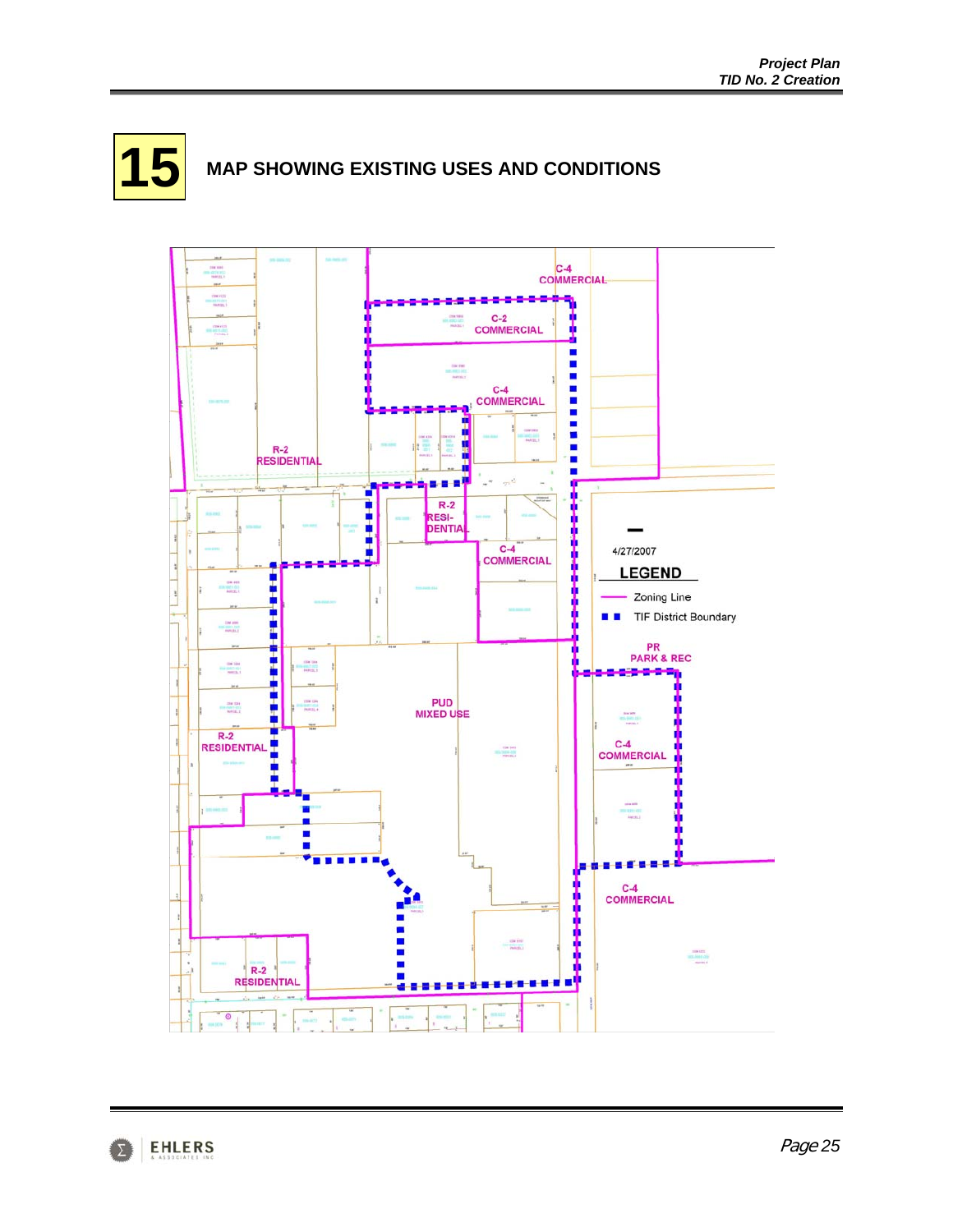